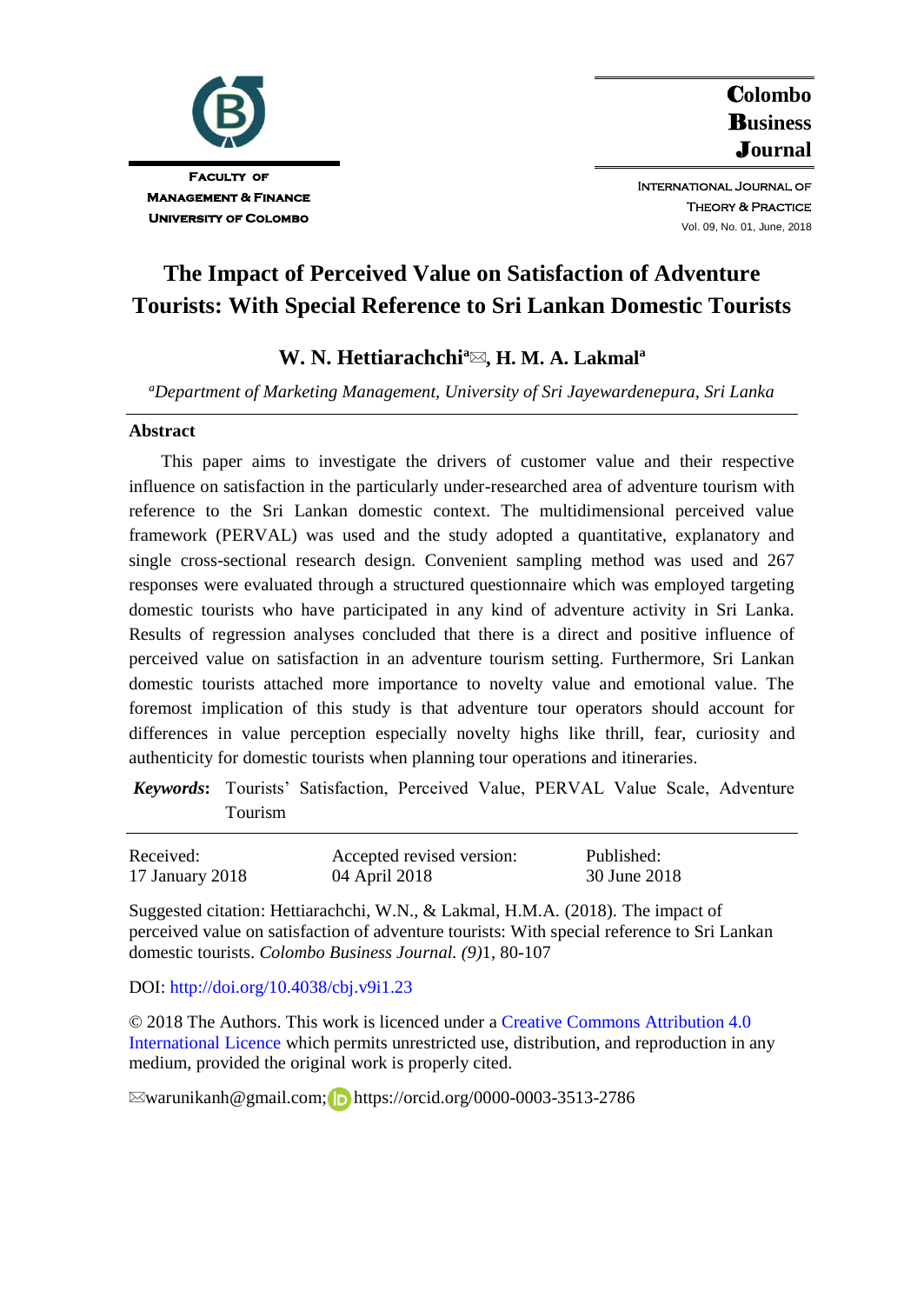## **Introduction**

The travel and tourism industry is one of the fastest growing and the largest sectors of the world economy (World Travel & Tourism Council, 2018). In many countries of the world, tourism activities are considered as more important than production and other services, concerning its economic and social aspects (Agaraj  $\&$ Murati, 2009). In the post era of 26 years of war, now Sri Lanka is benefiting the development of its tourism industry (Lokuhetty, Jayawardena & Mudadeniya, 2013; Sri Lanka Tourism Development Authority, 2016). The total contribution of the tourism sector to Sri Lanka's GDP was 11.6% in 2017 (World Travel & Tourism Council, 2018) and employment generation in the tourism sector (both direct and indirect) was 11% of the total employment which was 875,000 in 2017 (World Travel & Tourism Council, 2018).

Majority of tourists (53%) visit a destination for leisure, recreation and holiday purpose (World Tourism Organization, 2017) and adventure tourism has become an important component of that segment. The commercialisation of adventure-based experiences and ecotourism are the fastest growers within the world tourism industry with an approximate growth of 15%-20% per year which represents more than 25% of the tourism market (Agaraj & Murati, 2009; Williams, Souther, Ashill & Naumann, 2017). Different adventure tourism destinations and products have emerged to convene the growth in demand ranging from 'soft' adventure activities (less demanding physical effort) to 'hard' adventure experiences (generally comprise physical or mental challenge) (Williams et al., 2017). Besides, adventure tour experiences can be further classified as land-based, water-based and air-based activities and domestic tourists can experience all these three kinds of activities in Sri Lanka (see Appendix).

New trends such as baby boomers being more interested to have adventurous experiences, women being as likely as men to take adventure trips, increasing trend in family adventure travels and more concern on eco-tourism have caused the rising demand in adventure tourism (World Tourism Organization, 2014). However, despite the growing popularity of adventure tourism worldwide and even locally, little research attention has been paid to this arena (Naidoo, Ramseook-Munhurrun, Seebaluck & Janvier, 2015; Sung, 2004) and it has created new and exciting research opportunity (Buckley, 2007; Keeling, 2003) which was partially addressed through this study.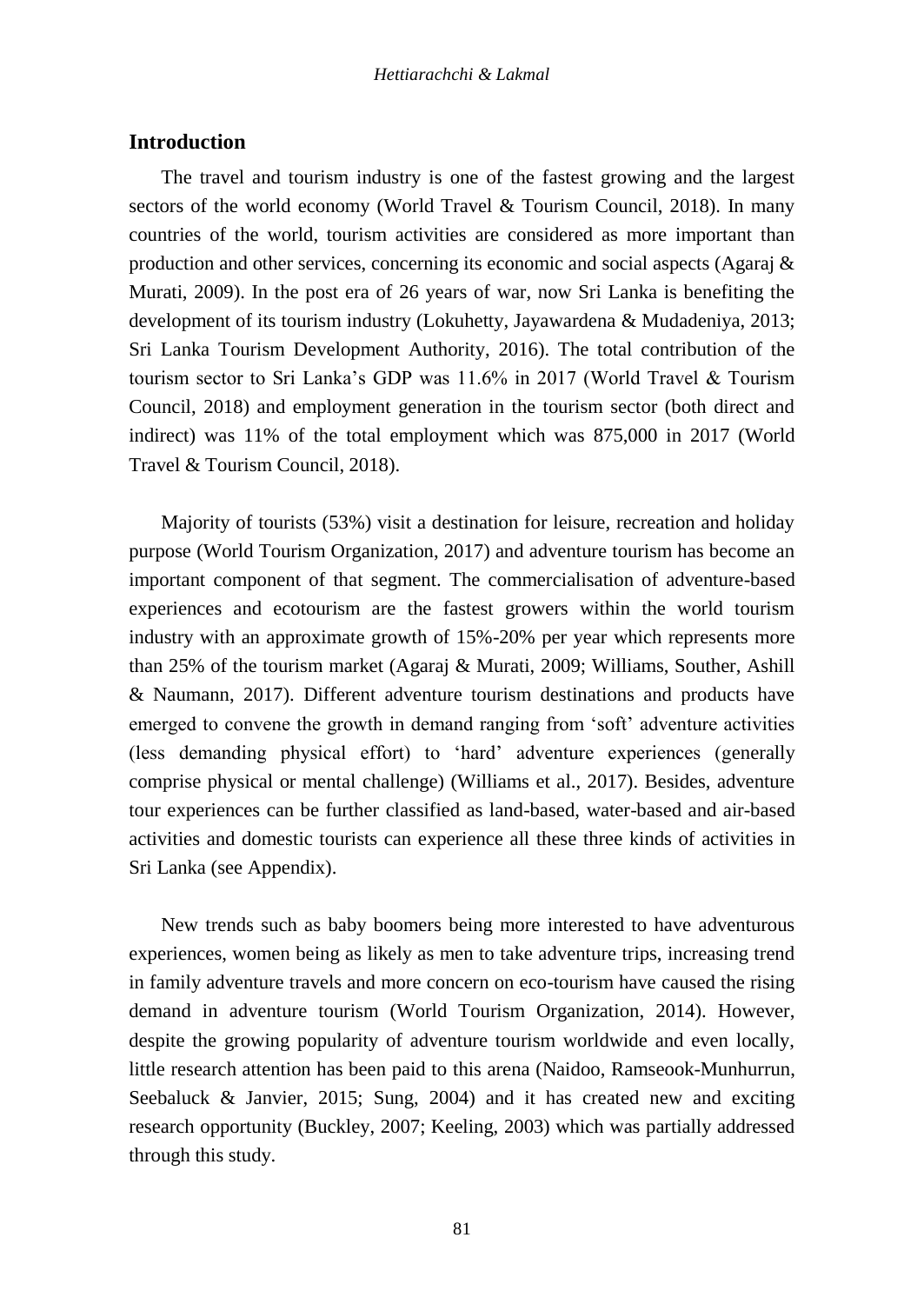According to Kozak and Rimmington (2000) tourists' satisfaction is vital in successful destination marketing since it influences the selection of a destination, consumption of products/services and decision to return. Hence, in order to uplift repeat visitation and recommendation intention, tourists' satisfaction is a prerequisite. However, the satisfaction of adventure tourists' is under-researched. From the perspective of service marketing, customer value is an imperative element in consumers' consumption and decision making behaviour (Sweeney, Soutar, & Johnson, 1999). Although several studies (e.g. Bajs, 2015; Gill, Byslma, & Ouschan, 2007; Oh, 1999) have examined the influence of the tourist perceived value on various aspects, lack of studies focused on the impact of different value dimensions of the PERVAL value scale. This study used a multidimensional value model as its core framework which was initially suggested by Sheth, Newman, and Gross (1991) and developed by Sweeney and Soutar (2001) into multi-dimensional PERVAL value scale. As per this scale, customer selection is a function of multiple consumption value dimensions (social, emotional, functional, novelty and value for money). Consequently, in order to fill the above-mentioned gaps and to endow important insights, this formal investigation on domestic adventure tourism in Sri Lanka was undertaken by addressing the research question of 'does perceived value impact on the satisfaction of domestic adventure tourists in Sri Lanka?'

The whole of Sri Lanka was considered for the study context without specifying a particular destination or a selected adventure activity. However, the scope of this study has been limited to the domestic tourism sector. Though the flow of overseas tourists to Sri Lanka is seasonal (Bandara, 2003), domestic tourism has fewer seasonal fluctuations. Thus, the development of domestic tourism will be resulted in proper utilisation of resources by minimising unused capacities. Nowadays, more Sri Lankans are seeking leisure time activities with productive and satisfactory level experiences (Sri Lanka Tourism Development Authority, 2016). As per the World Travel and Tourism Council (2018), the Sri Lankan domestic travel spending has generated 34.5% of direct travel and tourism GDP in 2017 and this is expected to grow. According to the findings of Chen, Prebensen, and Muzaffer (2016) and Williams et al. (2017), perceived value of tourists, their satisfaction and interactions are significantly different from nation to nation. Hence, the findings of this study are expected to be supportive to reveal the behavioural patterns of the Sri Lankan domestic adventure tourists, and it will be useful to the development of the tourism sector of the country. Thus, two main research objectives have been formed as to identify the impact of overall perceived value on satisfaction and to examine the impact of dimensions of perceived value on satisfaction.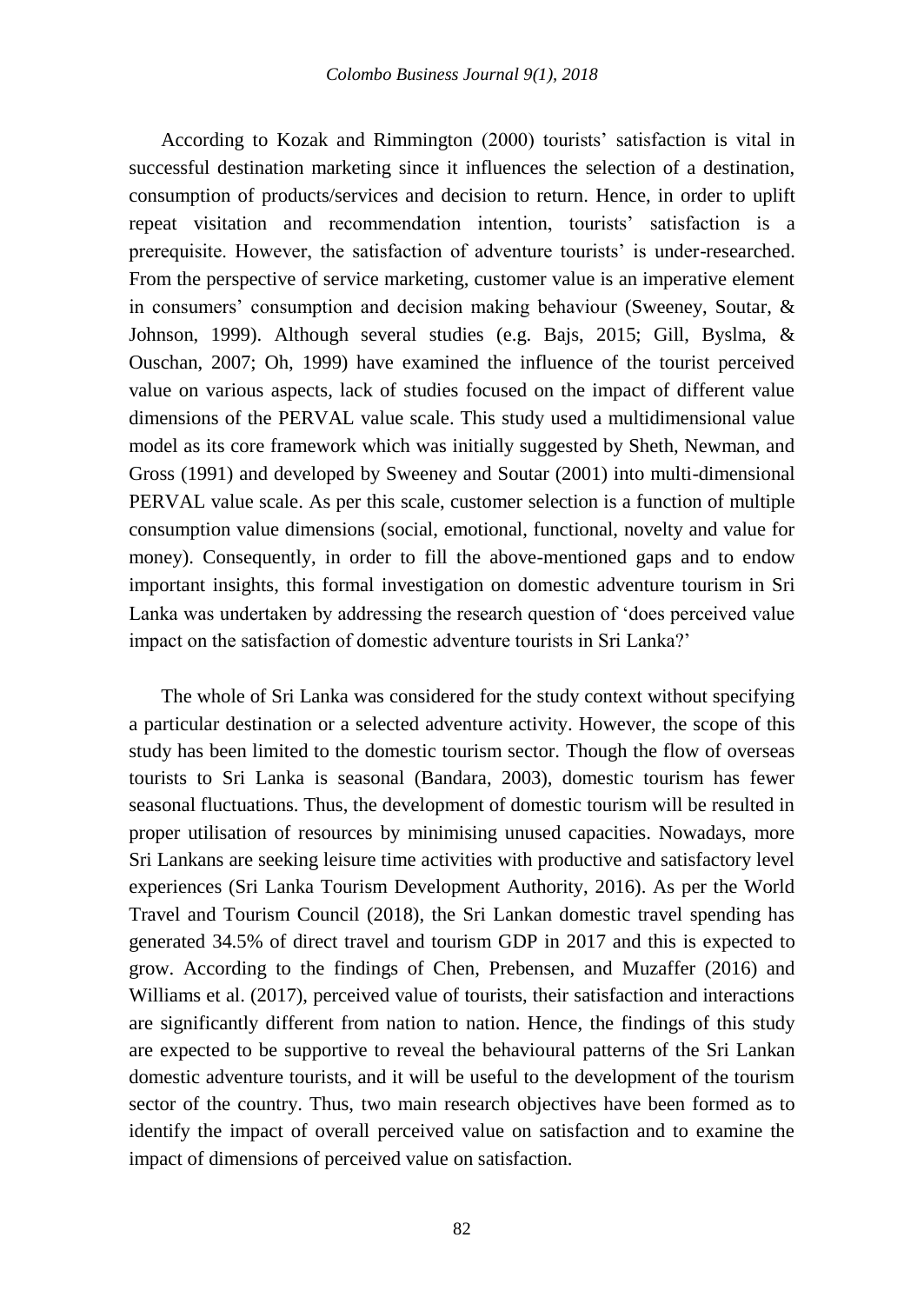### **Literature Review**

According to World Tourism Organization (2014) tourism is the act of travelling and staying outside the usual environmental setting, for not more than one consecutive year of time period for leisure, business or any other purpose. Domestic traveller is an individual residing in the country who travels to a place inside the country, outside his/her usual environment for not more than consecutive twelve months of time period and the foremost reason for the visit is not an activity remunerated from within the place visited. By following the definitions of Weiler and Hall (1992), and Sung, Morrison, and O'Leary (1996), Fluker (2005) has defined adventure tourism as follows:

Adventure tourism represents a broad spectrum of risk-oriented outdoor tourist activities that are delivered on a commercial basis where profit is the key motive for the providers and are characterised by the deliberate seeking and/or acceptance of risk by the tourist and in which the outcome is influenced by the participant, the setting and the careful management of the experience. (p. 5)

Millington, Locke, and Locke (2001) have defined an adventure travel as a leisure activity which tends to relate to an excessive level of physical activity which takes place in an unusual, exotic and remote or wilderness destination.

Adventure level can be primarily based on the individual perception of risk and this may be inherent in the traveler, his/her background setting and prior life experiences (Weber, 2001). Adventure is an engagement rather than passive experience and this engagement can be either physical, emotional, intellectual or even spiritual level combing with the effort, commitment and often mental and physical preparation or training (Beard, Swarbrooke, Leckie & Pomfret, 2011). According to Ewert and Hollenhorst (1989), risk and uncertainty of the outcome are associated with adventure activities. Furthermore, the decision to participate may decline, if the risk is absent. Consequently, in this setting, risk is usually treated as the physical risk of serious injury or death (Buckley, 2010). The term adventure really means differently to different tourists since things that form fear of one tourist might not fill up for another (Buckley, 2010). Thus, adventure, which is highly personal, is not an absolute concept and depends on experience and personality of people (Beard et al., 2011).

Adventure activities can be in the form of hard adventure or soft adventure (Patterson & Pan, 2007; World Tourism Organization, 2014). Soft adventure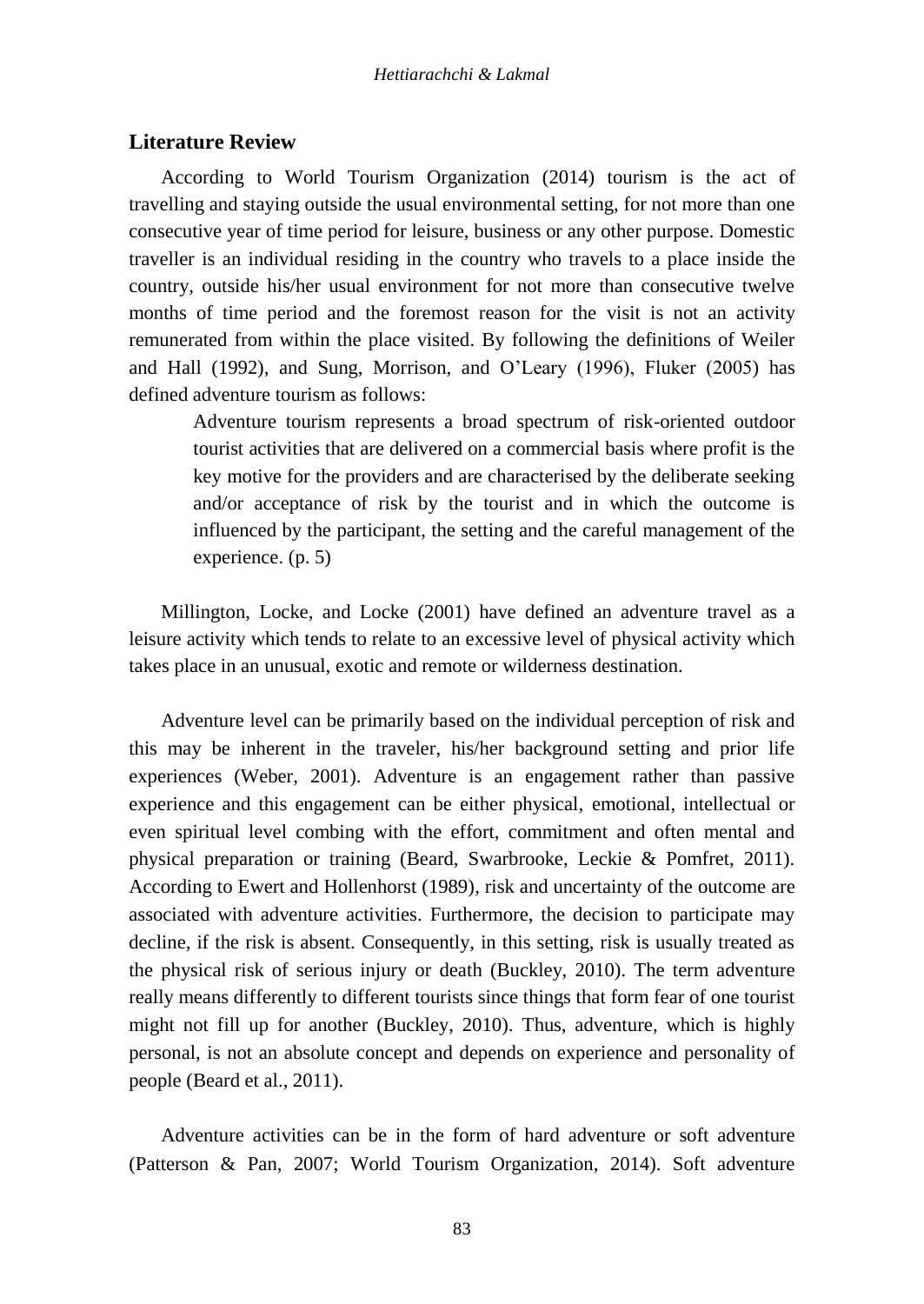activities consist of low degrees of actual risk, low physical effort and most of these activities can be led by experienced guides where hard adventure activities comprise excessive degrees of risk, requiring extreme commitment and advanced skills (Schott, 2007; Williams et al., 2017). If any tourist seeks challenging, novel and exciting consumption experiences while in holiday, then he/she is called an "adventure tourist" (Williams & Soutar, 2009). Tran and Ralston (2006) found that most of the adventure tourists are people who are motivated by their achievements.

#### *Customer Satisfaction*

Satisfaction is one of the trendy and popular research areas within the tourism field (Correia, Kozak, & Ferradeira, 2013). As defined by Oliver (2014, p.8), "satisfaction is the consumer's fulfilment response. It is a judgment that a product/service feature, or the product or service itself, provided (or is providing) a pleasurable level of consumption-related fulfilment, including levels of under or over fulfilment". Bruhn and Egan (2003) have defined customer satisfaction as customers' experience based evaluation of how far their personal expectations regarding the overall functionality of the service offering received were fulfilled. Further, Kotler and Keller (2006) have defined satisfaction as an individual's feeling of pleasure or disappointment occurred due to the comparison between a product's performance (outcome) and his/her expectation.

Ensuring the satisfaction of tourists is the key for the development of all kinds of tourism businesses since it can establish the success or the failure of that business. Thus, satisfaction plays a vital role in the planning process of marketable tourism products and services (Khuong & Luan, 2015). It is important for both consumers and service providers. As per Yu (2012) in consumer perspective, satisfaction is a self-evident pursuit to be obtained by using a service and in providers' point of view, satisfaction gives both short term and long term impacts.

Too high expectations do not always lead to high satisfaction since, the actual experience of customers should be close to what they expected (C. F. Lee, 2015). Therefore, the efforts should always be directed towards either not to raise expectations too high nor keep expectations too low since it may possibly not convert a potential demand into a positive one (Lather, Singh & Singh, 2012).

In attempting to improve customer satisfaction, it is important for marketers to identify antecedents of this construct and customer value has been identified as a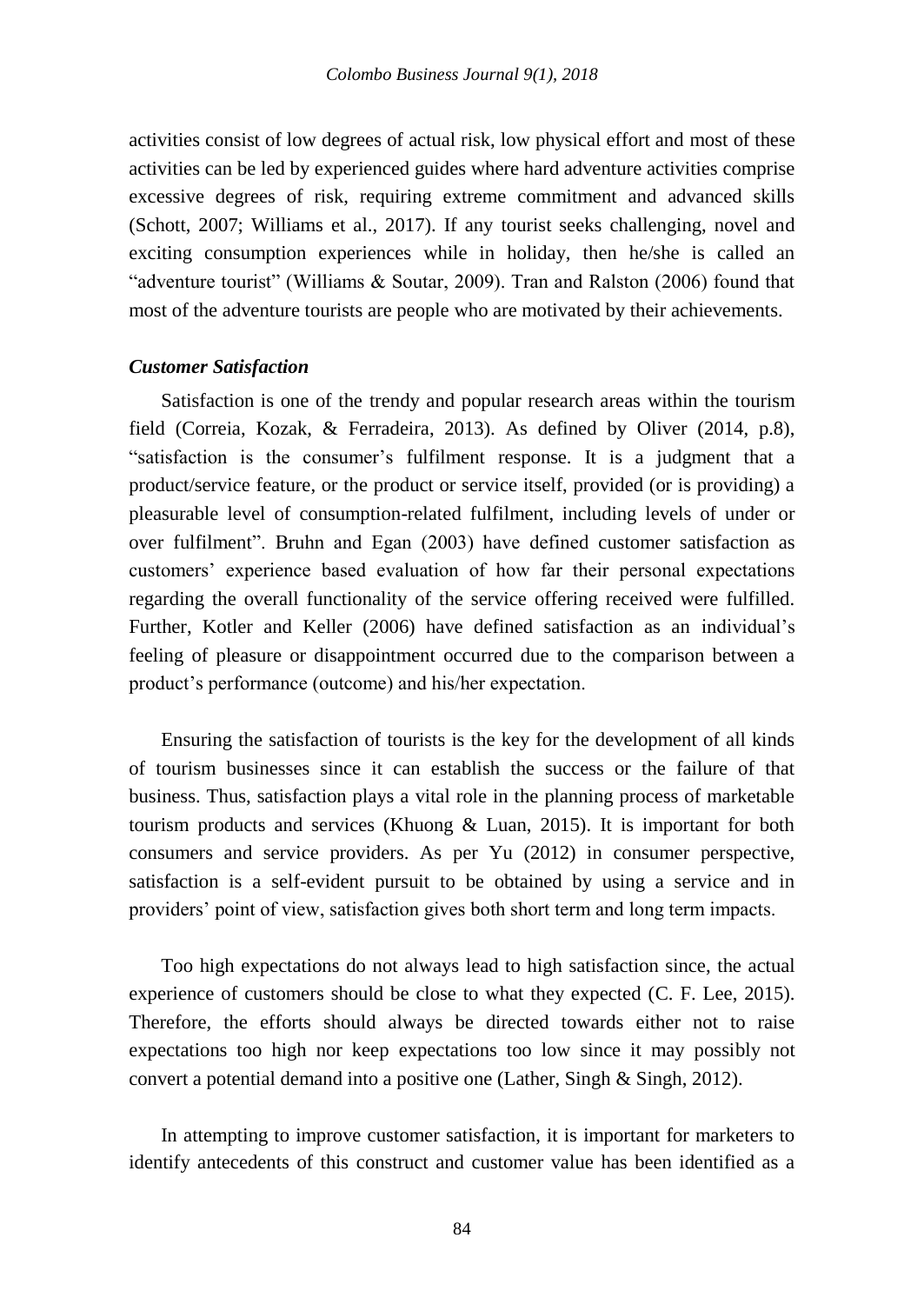key antecedent of satisfaction (Gallarza, Saura, & Holbrook, 2011; Williams et al., 2017).

#### *Customer Perceived Value*

The perspective of 'perceived value' has emerged as the defining business matter in 1990s and it is continuing of receiving extensive research interest even in the present era (Mayr & Zins, 2012; Sanchez-Fernandez & Iniesta-Bonillo, 2007). According to Sanchez-Fernandez and Iniesta-Bonillo (2007), customer loyalty and profits are highly connected with the value which is created for customers.

Zeithaml (1988), Zeithaml and Bitner (2003) have described 'value' as consumer's overall evaluation of the utility of a product according to the perception of what they have received and what has been given to acquire it. This opinion hypothesises 'perceived value' as a uni-dimensional construct. Later, some researchers argued that 'perceived value' is a multidimensional construct rather a uni-dimensional one, where a variety of notions (e.g. perceived price, benefits, quality and sacrifice) are all included (Roig, Garcia, Tena & Monzonis, 2006; Sweeney & Soutar, 2001). In the uni-dimensional approach, perceived value has been considered as an independent concept and measured as a single variable, where in the multidimensional approach, value has been identified as a construct comprising several variables (Sanchez-Fernandez & Iniesta-Bonilla, 2007).

Furthermore, the widely accepted definition for perceived value is customers' evaluation of the trade-off between benefits and sacrifices in selecting a particular product or service among the alternatives available in market (Chen & Dubinsky, 2003; McDougall & Levesque, 2000; Sanchez-Fernandez & Iniesta-Bonilla, 2007). Perceived benefits are the feeling of what they have received by acquiring a product/service such as perceived quality, features of the product (internal and external) and other psychological benefits (Zeithaml, 1988). Perceived sacrifices can be identified as primary associations with the price as monetary cost and nonmonetary costs such as physical and mental effort, cost of time and lifestyle changes related with consuming the product or service (Snoj, Pisnik, & Mumel, 2004).

### *Perceived Value in the Tourism Industry*

According to Murphy, Pritchard and Smith (2000), in the context of tourism, the perceived value symbolises a trade-off among the travel time, money spent by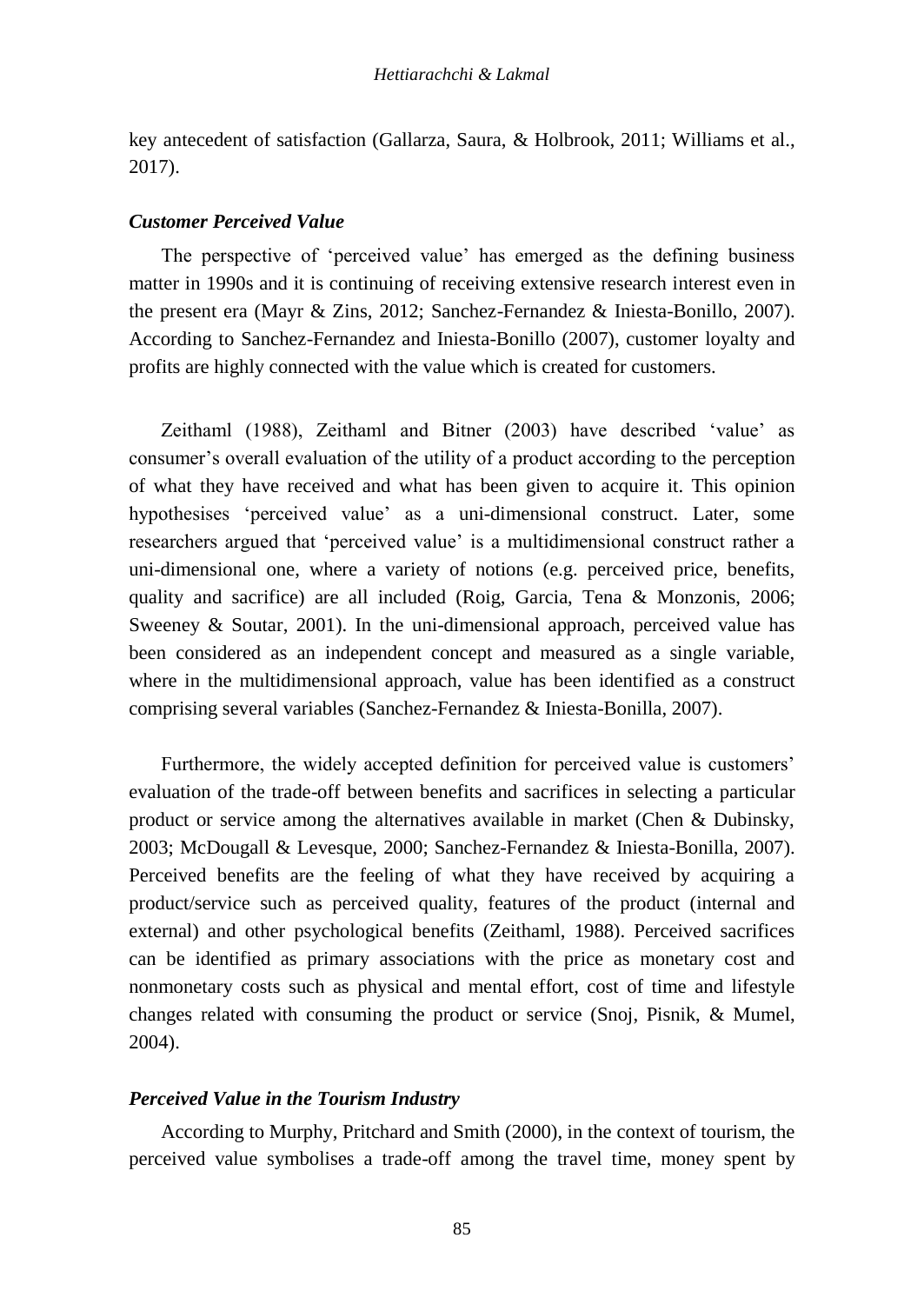travellers and the experience gained through the visit of the destination. Tourists can evaluate the value of a tour based on the difference between perceived benefits against perceived costs of the destination offerings (Bajs, 2015). Tourists usually perceive in favour of value when the benefits received by traveling are greater than the invested costs for the tour (Williams & Soutar, 2009).

In service contexts such as tourism, a multi-dimensional perspective of value is often considered as more appropriate (Petrick, 2001; Sweeney & Soutar, 2001; Williams & Soutar, 2009; Williams et al., 2017) as the psychological and sociological aspects of consumption are more important for building up a better interaction between the service provider and the consumer, along with the heterogeneous nature of the service experience (Holbrook, 1994). The multidimensional value framework used in this study is the PERVAL value scale. This model was initially suggested by Sheth et al. (1991) and developed by Sweeney and Soutar (2001) into multi-dimensional PERVAL scale. As per the broader theoretical framework developed by Sheth et al. (1991), customer choice is a function of multiple dimensions of value where those dimensions create a diverse contribution in different situations. Sheth et al. (1991) have suggested five value dimensions, namely, functional, emotional, social, epistemic and conditional value, relating to perceived utility of the choice. This has been initially applied to different consumer products, later on to different services including the tourism sector (Williams & Soutar, 2009). It has been suggested that out of the different dimensions of value, emotional benefits might be extremely important in the evaluation process of perceived value of a tour or a destination, (Sanchez, Callarisa, Rodriguez & Moliner, 2006), since it has an impact on both satisfaction and intention to revisit with the effect of factors such as relaxation, enjoyment, and novel experience. (Bajs, 2015).

## **Conceptualization**

Two hypotheses were developed, addressing the two objectives of this study. Under the second objective, several sub-hypotheses were developed in relation to the impact of each value dimension.

## *Overall Perceived Value and Satisfaction*

Heung, Qu, and Chu (2001) argued that travellers take decisions regarding their satisfaction based on how they perceived the experience and thus it is vital that tourists distinguish the service as a value creation in order to satisfy them. Many researchers have confirmed that value perception is positively linked to post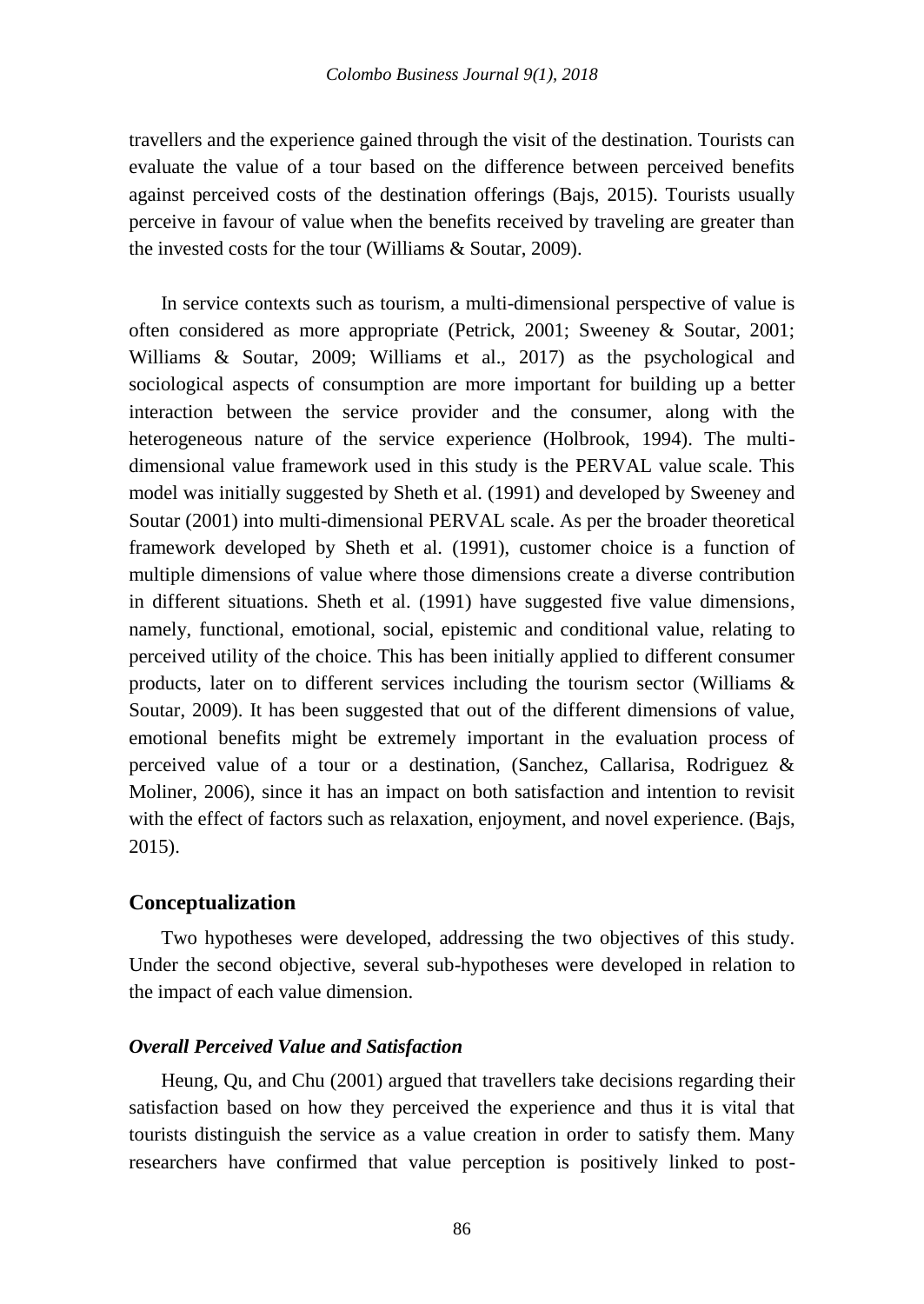consumption constructs of satisfaction and repurchase intentions (Cronin, Brady, & Hult, 2000; McDougall & Levesque, 2000). Bajs (2015) and Williams and Soutar (2009) have identified a strong positive correlation between perceived value and satisfaction in the tourism context. Furthermore, findings of the studies done by Bradley and Sparks (2012), Khuong and Luan (2015) and Oh (1999) have identified that there is a direct and strong positive impact by tourist perceived value on tourists' satisfaction. Thus, the following hypothesis was formed.

H1: Tourists' perceived value has a positive impact on satisfaction in adventure tourism

## *Dimensions of Perceived Value and Satisfaction*

In conceptualising the value dimensions, the dimensions presented in the PERVAL value scale were used.

Functional value was defined as the "perceived utility acquired from an alternative's capacity for functional, utilitarian or physical performance" (Sheth et al., 1991, p.160). It was seen as the primary driver of consumer choice (Helkkula, 2009; Sweeney & Soutar, 2001). The functional value perspective is based on the assumption that customers are objective and rational (Rust, Zeithaml & Lemon, 2000). Therefore, before a customer makes a purchase, they consider the traditional functional value as trade-offs involving quality, monetary and behaviour price (Rintamaki, Kanto, Kuusela, & Spence, 2006). Other than quality and reliability, in tourism, the number of attractions seen, on-time performance, comfortableness, and safety all together influence functional value perceptions (Williams & Soutar, 2009). Further, Williams and Soutar (2009) identified the positive effect of functional value on tourists' satisfaction and thus the following hypothesis was derived.

H2a: Functional value has a positive impact on satisfaction in adventure tourism

Value for money/monetary value is stated as what the customer receives for what they give in and is considered as the monetary cost of the product/experience (Bajs, 2015). Cost of money influences buying decision in distinct ways. Basically, as the amount of money the customer has to pay off in order to exchange/ purchase/ use the product or service and on the other hand it is a quality indicator that implies high price reflects high quality. These two aspects of monetary cost have distinctive influences as there is a negative impact of amount of money spent on perceived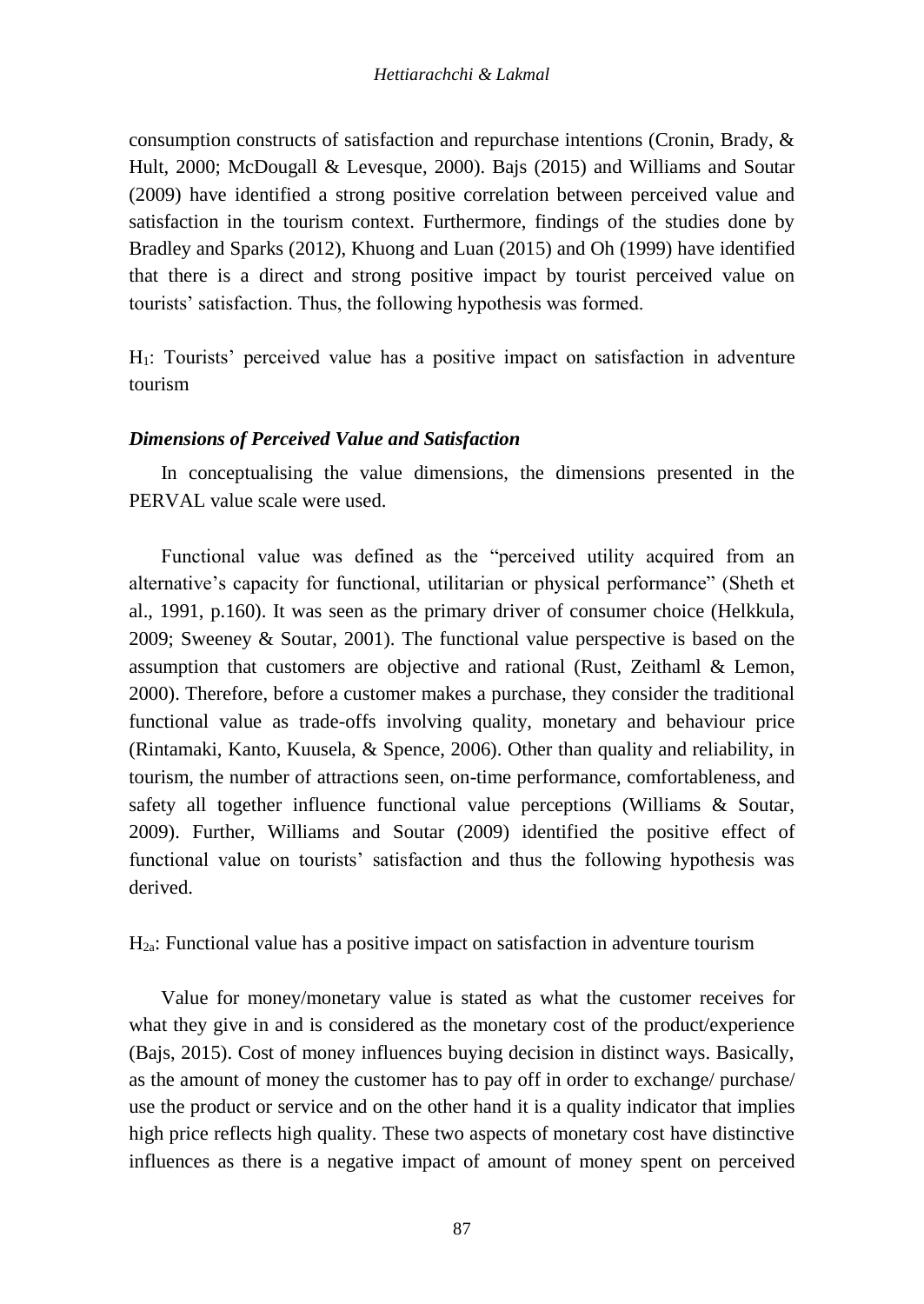value and, at the same time, it has a positive impact in the sense of being a quality indicator (Oh, 2003). In contrast, findings of Cronin et al. (2000) indicate that the negative impact of monetary cost is higher than its positive impact towards the perception of quality. Since monetary value has a direct and positive effect on satisfaction (Wang, Lo, Chi, & Yang, 2004), and that impact is confirmed in the adventure tourism context (Williams & Soutar, 2009; Williams et al., 2017), the researcher developed a hypothesis to test this impact in the Sri Lankan context as;

 $H_{2b}$ : Value for money has a positive impact on satisfaction in adventure tourism

Emotional value has identified as a social-psychological dimension which depends on product/service to motivate feelings or the affective states (Sheth et al., 1991). Most of the time, emotional responses are more likely in adventure tourism and its contribution is remarkable. In adventure tourism, emotions play a prominent role and result in emotional 'highs' in exhilaration and excitement such as hesitation, fear and apprehension. Previous studies have found a direct and strong influence of emotions on satisfaction (J. S. Lee, Lee, & Choi, 2011; Liljander & Strandvik, 1997; Fluker, 2005) and according to Williams et al. (2017), emotional value is the most influential value dimension on satisfaction among Japanese adventure tourists. Correspondingly, the current researchers expected a positive impact of emotional value on tourists' satisfaction.

### H<sub>2c</sub>: Emotional value has a positive impact on satisfaction in adventure tourism.

Social value has been defined as the ''perceived utility acquired from an alternative's association with one or more specific social groups'' (Sheth et al., 1991, p.161). Social value relates to the social approval and the improvement of the self-image of different individuals (Bearden & Netemeyer, 1999). Social value links service consumers to a particular social group and includes some aspects such as social self-concept, social image, social identification, expression of personality and quest of social class membership (Holbrook, 1994; Sheth et al., 1991; Sweeney & Soutar, 2001). Interactions between people during the tour or at the destination, relationship between travellers and the tour guide, individual recognition and the prestige value obtained via participating in the tour/travel experience create social value in a tourism context (Williams & Soutar, 2009). It is identified that social value is positively related to commitment (Hennig-Thurau, Gwinner, & Gremler, 2002; Wang et al., 2004) and it has been identified as the key driver for people's interaction in the tourism experience (Chen et al., 2016). Further, in an adventure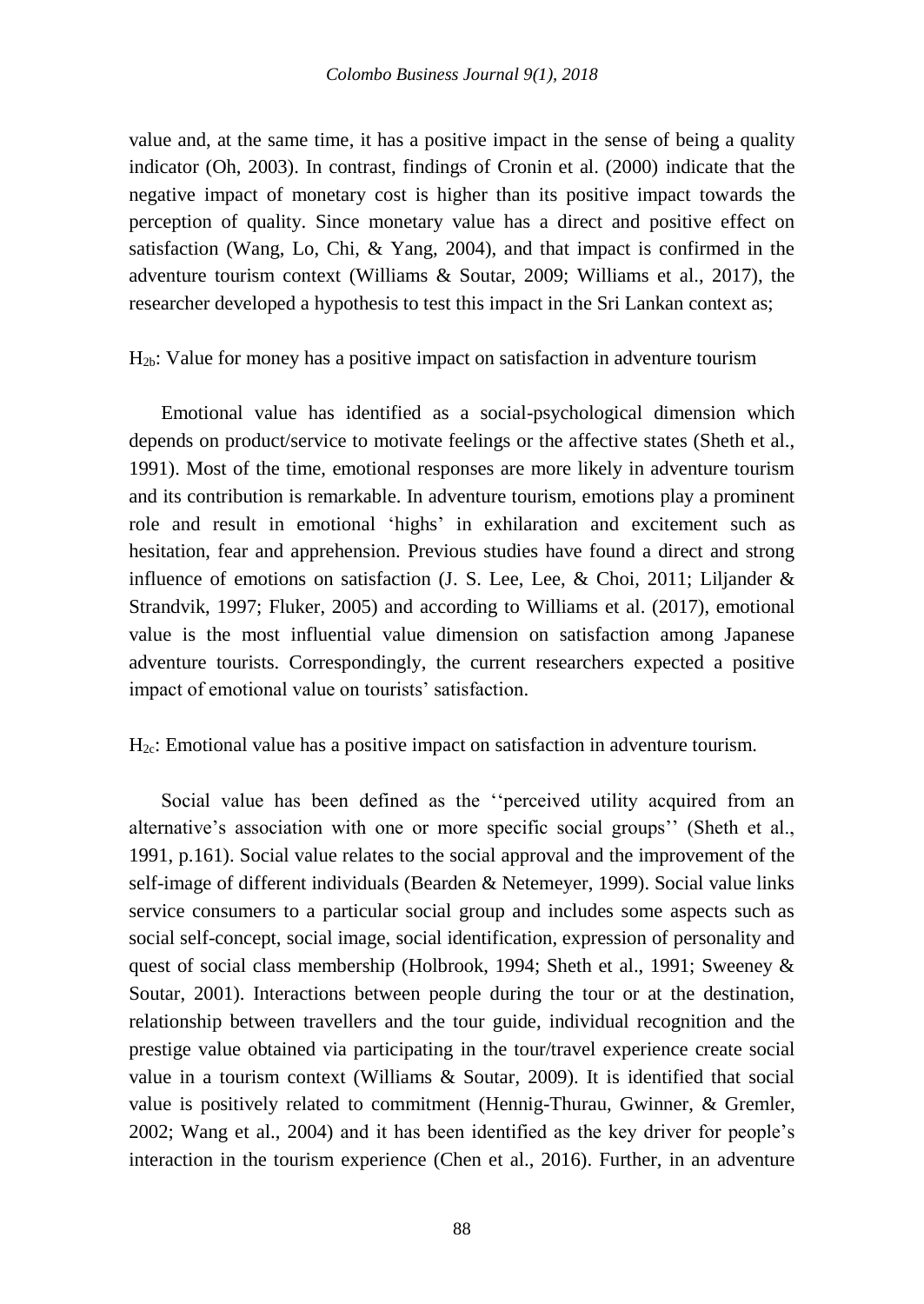tourism context, social value is supposed to improve satisfaction (Williams  $\&$ Soutar, 2009), and the hypothesis was developed as;

H2d: Social value has a positive impact on satisfaction in adventure tourism

Novelty value/epistemic value was not included in the PERVAL framework initially. Later it was incorporated as a major element related to adventure tourism since it associates with the novelty of the destination and adventure experience (Williams & Soutar, 2009; Williams et al., 2017). Novelty is one of the major contributors to uncertainty in adventure activities and is about the activity involving an element of doing or experiencing something new (Beard et al., 2011; Williams  $\&$ Soutar, 2009). Usually, epistemic value is formed when the product/service experience stimulates curiosity and provides a novel experience (Sheth et al., 1991). According to Beard et al. (2011), if an experience is straightforward, predictable and repeated, it is not considered as an adventure. Consequently, novelty value is one of the major aspects of several adventure tourism products in the sense of the preference among tourists for exploratory, variety seeking and novelty seeking behaviour. Williams and Soutar (2009) have identified a positive impact of novelty value on adventure tourists' satisfaction and thus the following hypothesis was developed:

H2e: Novelty value has a positive impact on satisfaction in adventure tourism

The conceptualised relationships are depicted in Figure 1.



**Figure 1: Conceptual Framework**

*Source: Developed by the author based on Williams and Soutar (2009)*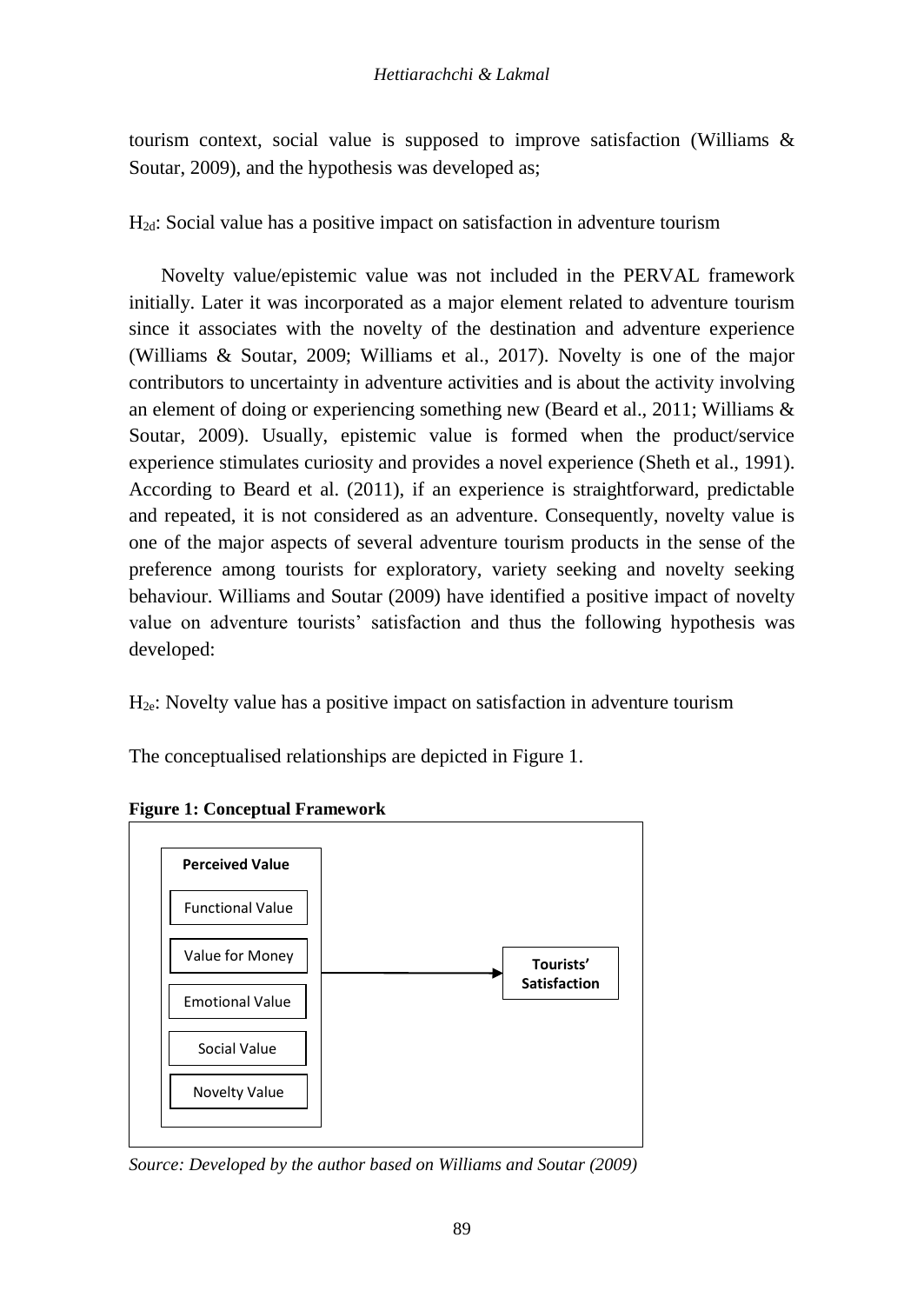## **Measurement Items**

The items measuring the chosen research constructs were adopted from prior related research in the field of perceived value and tourists' satisfaction literature. The impact of each value dimension on the dependent variable was studied through the PERVAL scale which was already developed and empirically tested. Perceived value was measured using a scale derived from Williams and Soutar (2009), which has been developed by Sweeny and Soutar, (2001) (Table 1).

| <b>Construct</b>       | <b>Scale item</b>                                                                                                                    | <b>Sources of construct</b><br>operationalisation |
|------------------------|--------------------------------------------------------------------------------------------------------------------------------------|---------------------------------------------------|
| Functional value       | Consistent quality<br>Done well<br>Acceptable standard of quality<br>Well organized                                                  | <b>Williams and Soutar</b><br>(2009)              |
| Value for Money        | Good return for money<br>Value for money<br>Good one for the price paid<br>Reasonably priced                                         | Williams and Soutar<br>(2009)                     |
| <b>Emotional Value</b> | Feeling of well being<br>Exciting<br>Made me elated/joyful<br>Feel happy                                                             | <b>Williams and Soutar</b><br>(2009)              |
| Social Value           | Social approval from others<br>Feel acceptable to others<br>Improve the way a person is perceived<br>Good impression on other people | Williams and Soutar<br>(2009)                     |
| <b>Novelty Value</b>   | Feel adventurous<br>Satisfy curiosity<br>An authentic experience<br>Did a lot of things during the activity                          | Williams and Soutar<br>(2009)                     |
| Satisfaction           | Exactly what needed<br>Satisfied with decision<br>Wise choice<br>Good experience                                                     | Williams and Soutar<br>(2009)                     |

#### **Table 1: Operationalisation of Variables**

According to Sweeny and Soutar (2001), functional value, value for money, emotional value and social value have been operationalised by using a four-item scale. Novelty value was also derived from the study of Williams and Soutar (2009), as another dimension of perceived value which was initially developed by Weber (2001) and measured using a four-item scale. The dependent variable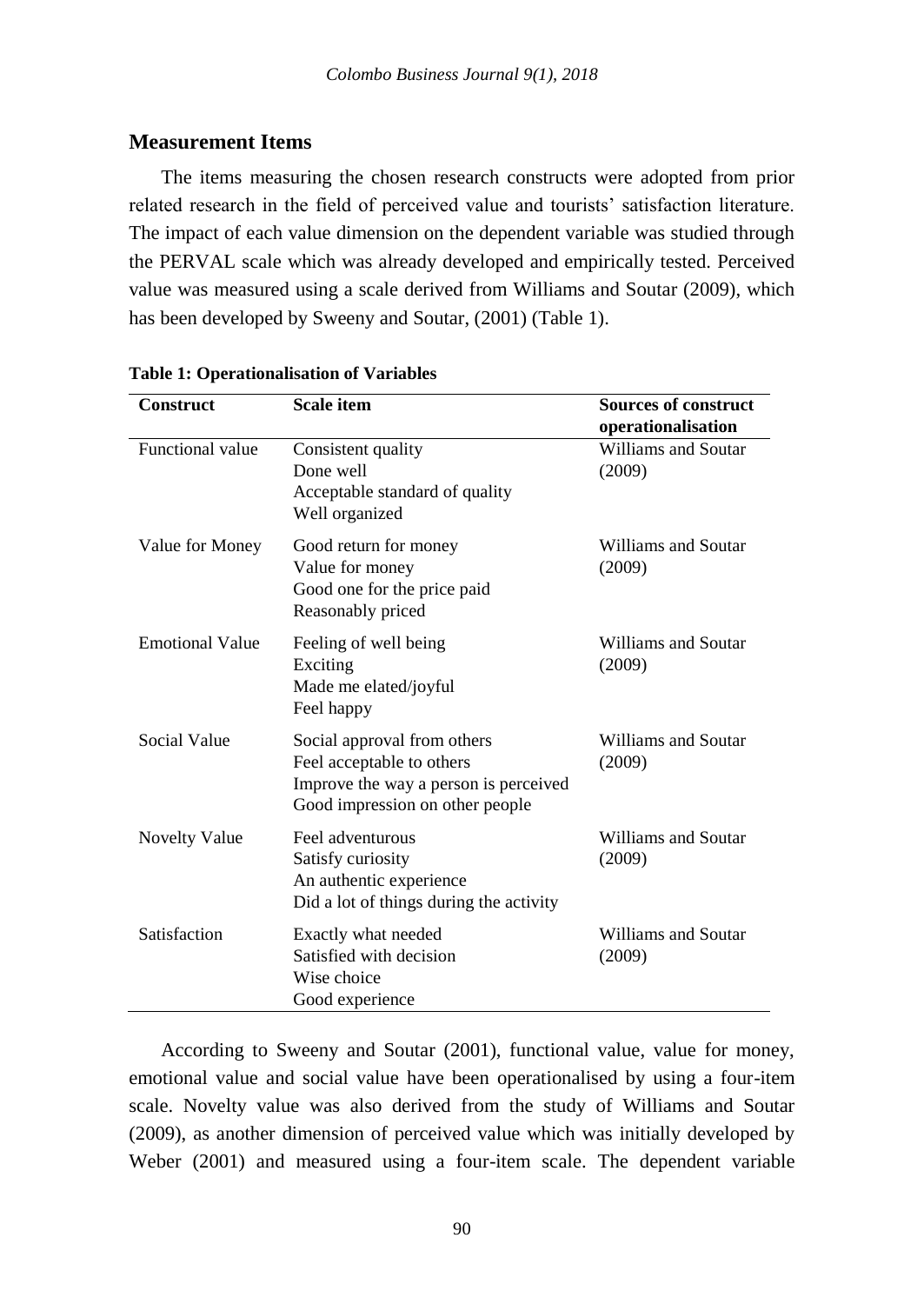'satisfaction' was measured using a four-item scale based on Williams and Soutar (2009) which was initially suggested by Oliver (1997). Even though those dimensions have been operationalised using 7 point Likert scale where 1 represent Strongly disagree and 7 for Strongly agree, the researcher has used 5 point Likert scale for this study since most of the other social science studies have used 5 point Likert scale.

## **Methods**

This study deployed a questionnaire survey method to collect primary data where a structured questionnaire was used. This is a quantitative study and according to Saunders, Lewis, and Thornhill, (2009) it can be categorised as an explanatory study. Data was collected from the sample only once. Therefore, this study can be identified as a single cross-sectional analysis (Malhotra & Birks, 2006). The extent of researcher interference to the study was minimal and the study was conducted in a natural environment with a normal flow of procedures with regard to the research environment and thus this was considered as a non-contrived study.

The research population for this study was considered as all the local adventure tourists in Sri Lanka. An individual who has participated in any kind of land, water or air based adventure activity (see Appendix) in Sri Lanka was identified as the sampling element and it included both male and female who reside in Sri Lanka. The researchers used the convenient sampling technique to select the respondents and both electronic media and hard copy distribution were used to gather data. 350 questionnaires were distributed and 315 were received. A high response rate, 90% was yielded due to the personal data collection method. After checking the quality of responses, 7 cases were omitted due to missing values and 28 cases were ignored since the respondents had never participated in any kind of adventure activity. Based on 280 complete cases basic analyses were carried out. After removing the outliers (13 cases) in normality test hypotheses tests were carried out by using 267 responses. SPSS 16.0 statistical package was used for the analysis.

### *Demographic Profile of Sample*

The respondent profile is summarised in Table 2. Out of the 280 respondents, 163 were male and 117 were females. Most of them were in the 18 – 25 age category (n=139) and 170 (60.7%) were unmarried. Majority of the respondents were having a degree which accounted to 43.2% and 33.9% respondents belonged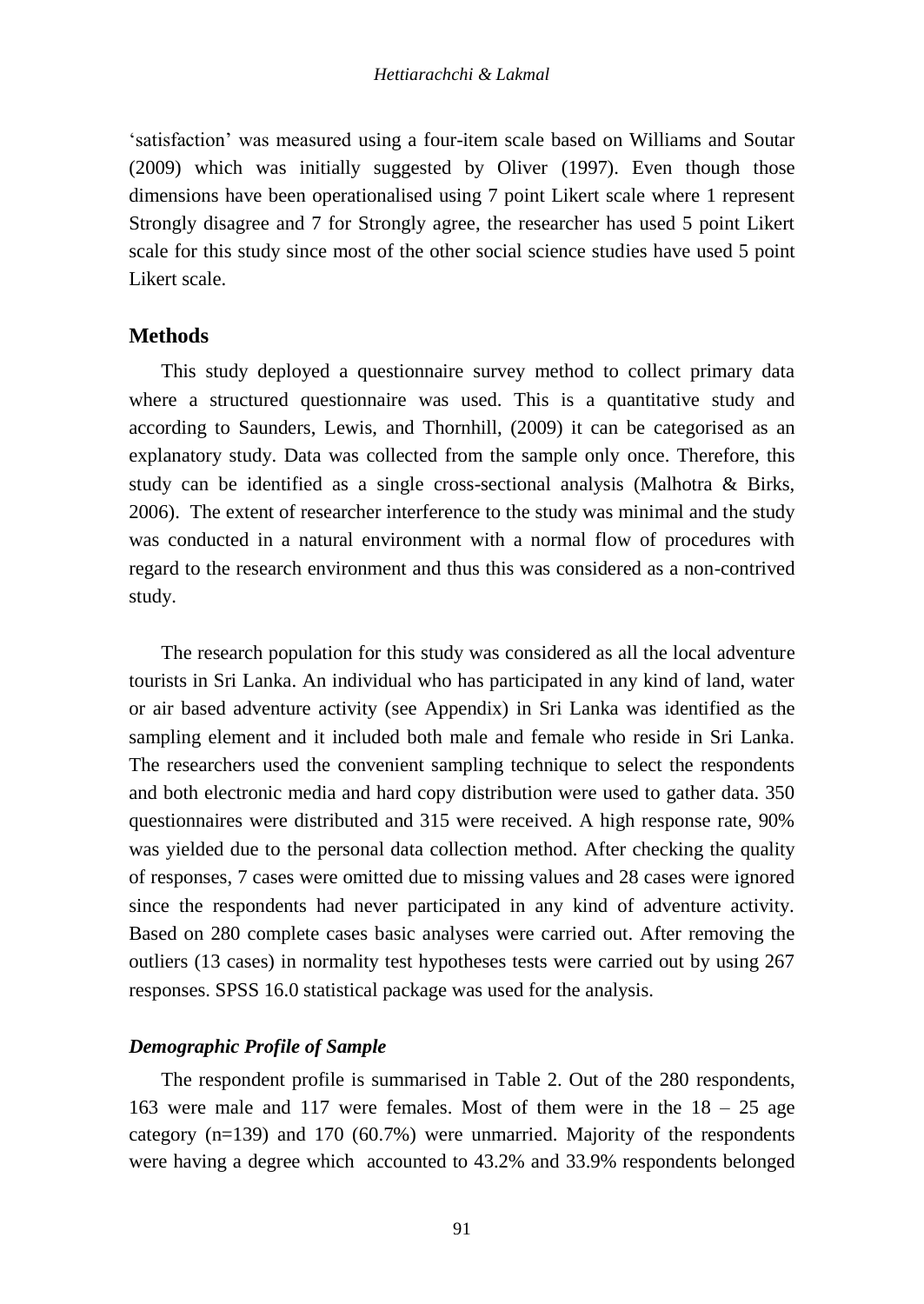to the Rs.30,000-60,000 income level while 28.2% belonged to the below 30,000 income level. However, for this question, some respondents have marked their own income level and full-time students have marked their parents' income level.

| <b>Characteristics</b> |                     | Frequency | $\frac{6}{9}$ |
|------------------------|---------------------|-----------|---------------|
| Gender                 | Male                | 163       | 58.2          |
|                        | Female              | 117       | 41.8          |
| Age                    | Below 18            | 7         | 2.5           |
|                        | 18-25               | 139       | 49.6          |
|                        | 26-30               | 67        | 23.9          |
|                        | 31-40               | 43        | 15.4          |
|                        | $41 - 50$           | 15        | 5.4           |
|                        | Above 50            | 9         | 3.2           |
| Marital                | Married             | 107       | 38.2          |
| <b>Status</b>          | Unmarried           | 170       | 60.7          |
|                        | Other               | 3         | 1.1           |
| Education              | Up to O/L           | 6         | 2.1           |
| level                  | Up to $A/L$         | 69        | 24.6          |
|                        | Degree              | 121       | 43.2          |
|                        | <b>Above Degree</b> | 25        | 8.9           |
|                        | Other professional  | 59        | 21.1          |
|                        | qualification       |           |               |
| Income                 | <b>Below 30,000</b> | 79        | 28.2          |
| level                  | 30,000-60,000       | 95        | 33.9          |
|                        | 60,000-100,000      | 73        | 26.1          |
|                        | Above 100,000       | 33        | 11.8          |

**Table 2: Demographic Profile of Sample**

#### **Analysis**

### *Reliability and Validity*

Internal consistency reliability is where each item of a scale measures some aspect of the construct and the items should be consistent in what they are indicating regarding the construct. As Table 3 depicts, Cronbach's Alpha values of all the dimensions and the dependent variable were greater than 0.7. Thus, it can be emphasised that the reliability of these scales are high.

Since all the indicators were taken from the literature, content validity has been already satisfied which indicates that the scale items have adequately covered the entire domain of the construct measured. Convergent validity is the extent to which the scale items correlate positively with the other measurements within the same construct (Malhotra & Dash, 2011). As shown in Table 4, Kaiser-Meyer-Olkin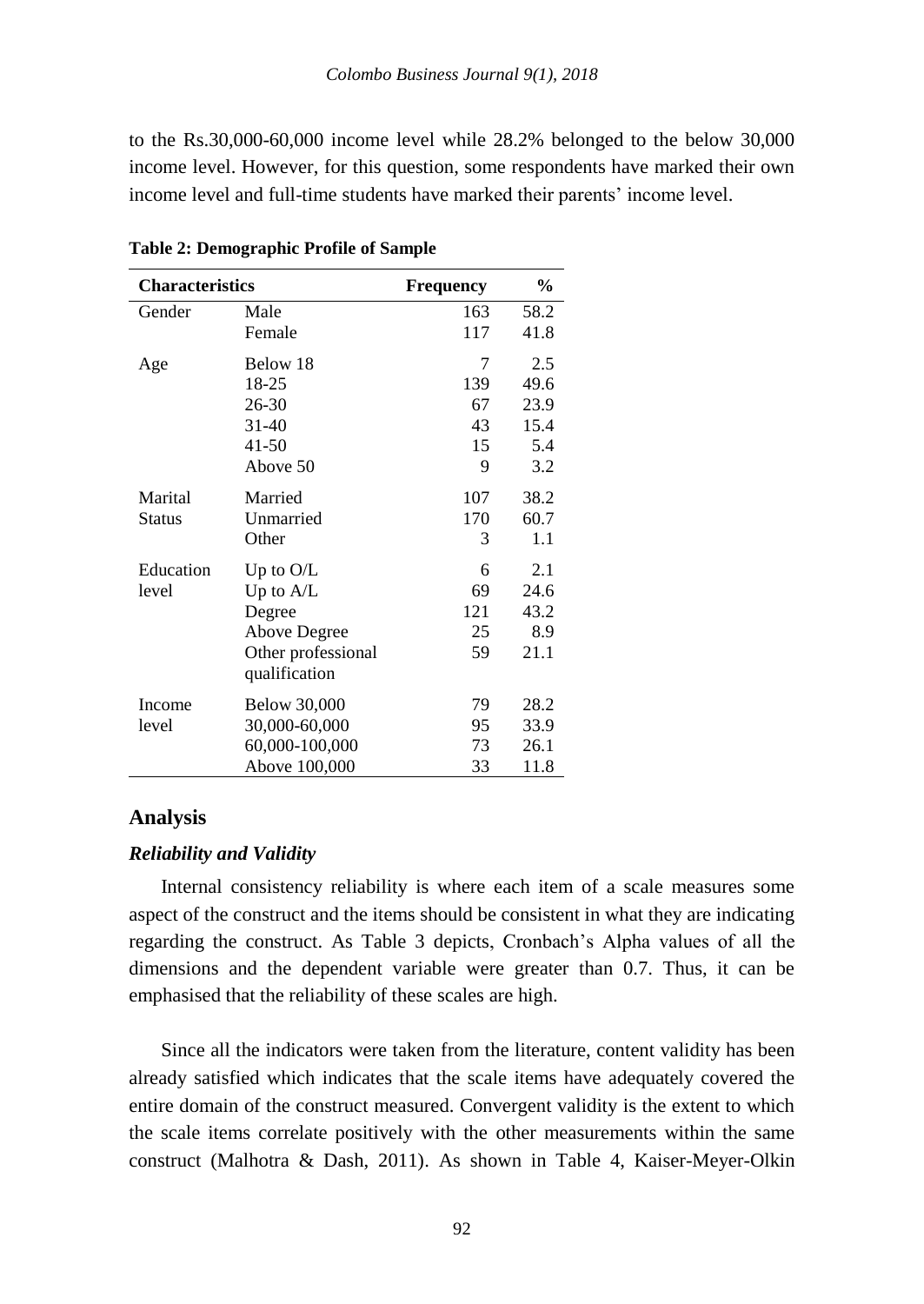Measure (KMO) values of the five dimensions and the dependent variable were greater than 0.5, significance of Bartlett's test of Sphericity were less than 0.05, Average Variance Extracted (AVE) values were greater than the recommended minimum of 0.5 and Composite Reliability (CR) values were greater than 0.7. Therefore, convergent validity of all five dimensions and the dependent variable was satisfied.

| <b>Variables</b>        | Cronbach's Alpha |
|-------------------------|------------------|
| Satisfaction            | 0.912            |
| Perceived Value         | 0.946            |
| <b>Functional Value</b> | 0.892            |
| Value for Money         | 0.907            |
| <b>Emotional Value</b>  | 0.883            |
| Social Value            | 0.924            |
| <b>Novelty Value</b>    | 0.923            |

**Table 3: Results of Reliability Test**

| <b>Variable</b>         | <b>KMO</b> | <b>Bartlett's test of</b><br><b>Sphericity</b> |            | <b>AVE</b> | Composite<br>reliability |
|-------------------------|------------|------------------------------------------------|------------|------------|--------------------------|
|                         |            | $\mathbf{X}^2$                                 | <b>Sig</b> |            |                          |
| <b>Functional Value</b> | 0.826      | 646.125                                        | 0.000      | 0.756      | 0.842                    |
| Value for Money         | 0.837      | 750.421                                        | 0.000      | 0.785      | 0.866                    |
| <b>Emotional Value</b>  | 0.798      | 641.482                                        | 0.000      | 0.744      | 0.833                    |
| Social Value            | 0.841      | 876.174                                        | 0.000      | 0.817      | 0.890                    |
| <b>Novelty Value</b>    | 0.759      | 636.568                                        | 0.000      | 0.867      | 0.901                    |
| Satisfaction            | 0.842      | 757.692                                        | 0.000      | 0.791      | 0.870                    |

**Table 4: Summary of Convergent Validity Results**

Discriminant validity is the extent to which the scale items do not correlate with other constructs from which they are supposed to be different (Malhotra & Birks, 2006). All squared Pearson Correlation values among constructs were lower than the AVE on the individual constructs and respective other constructs, that satisfied the discriminant validity criterion (Table 5). To test the Uni-dimensional validity, a factor analysis was carried out and when it comes to the final pattern matrix, one indicator of novelty value was eliminated. The rest of 19 indicators were used for further analysis.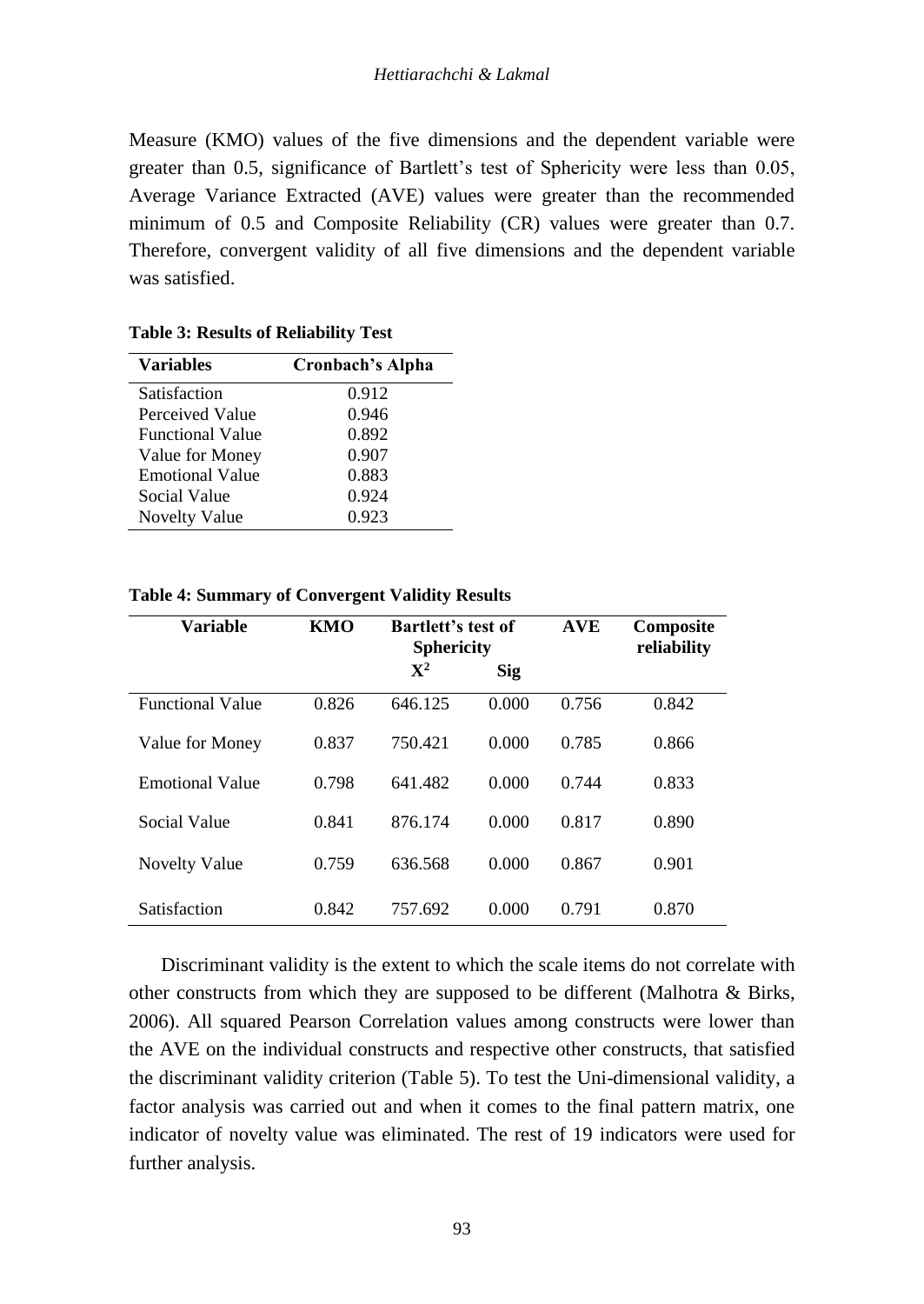$\mathcal{L}$ 

 $\sim$ 

|                         |                        | <b>Functional</b><br>Value | <b>Value for</b><br>Money | <b>Emotional Social</b><br>Value | Value | <b>Novelty</b><br>Value |
|-------------------------|------------------------|----------------------------|---------------------------|----------------------------------|-------|-------------------------|
| <b>Functional Value</b> | Pearson<br>Correlation | 0.756                      |                           |                                  |       |                         |
| Value for Money         | Pearson<br>Correlation | 0.304                      | 0.785                     |                                  |       |                         |
| <b>Emotional Value</b>  | Pearson<br>Correlation | 0.266                      | 0.256                     | 0.744                            |       |                         |
| Social Value            | Pearson<br>Correlation | 0.212                      | 0.245                     | 0.271                            | 0.817 |                         |
| Novelty Value           | Pearson<br>Correlation | 0.378                      | 0.353                     | 0.386                            | 0.376 | 0.867                   |

#### **Table 5: Discriminant Validity Results**

According to Sekaran (2003), Skewness and Kurtosis values should lie between +2 and -2, in order to satisfy the normality requirement. As shown in Table 6, after the removal of outliers (13 outliers), Skewness and Kurtosis of the independent and dependent variables lie between  $+2$  and  $-2$ . Thus, the values were normally distributed.

 $\mathbb{R}$ 

#### **Table 6: Normality Test Results**

|                         |     |             |                          | <b>Skewness</b>  |               | <b>Kurtosis</b>  |                      |
|-------------------------|-----|-------------|--------------------------|------------------|---------------|------------------|----------------------|
|                         | N   | <b>Mean</b> | Std.<br><b>Deviation</b> | <b>Statistic</b> | Std.<br>Error | <b>Statistic</b> | Std.<br><b>Error</b> |
| <b>Functional Value</b> | 267 | 3.9373      | 0.52346                  | $-0.552$         | 0.149         | 0.900            | 0.297                |
| Value for Money         | 267 | 3.8071      | 0.70894                  | $-0.591$         | 0.149         | 0.759            | 0.297                |
| <b>Emotional Value</b>  | 267 | 4.3006      | 0.61373                  | $-0.921$         | 0.149         | 1.347            | 0.297                |
| Social Value            | 267 | 3.7069      | 0.79886                  | $-0.545$         | 0.149         | 0.301            | 0.297                |
| <b>Novelty Value</b>    | 267 | 4.1283      | 0.64901                  | $-0.744$         | 0.149         | 1.021            | 0.297                |
| Satisfaction            | 267 | 4.1620      | 0.54860                  | $-0.437$         | 0.149         | 0.237            | 0.297                |

÷.

#### *Hypothesis Testing*

#### *Impact of Overall Perceived Value on Satisfaction*

Since perceived value can be identified as a second-order formative construct (Mayr & Zins, 2012), a total mean value for the perceived value can be generated in order to identify the impact and the relationship between the independent and dependent variables. The researcher has applied Simple Regression analysis and since the significance is less than  $0.05$  (Table 7(b)), it was concluded that the test is statistically significant. As indicated in Table 7(a), R square value of perceived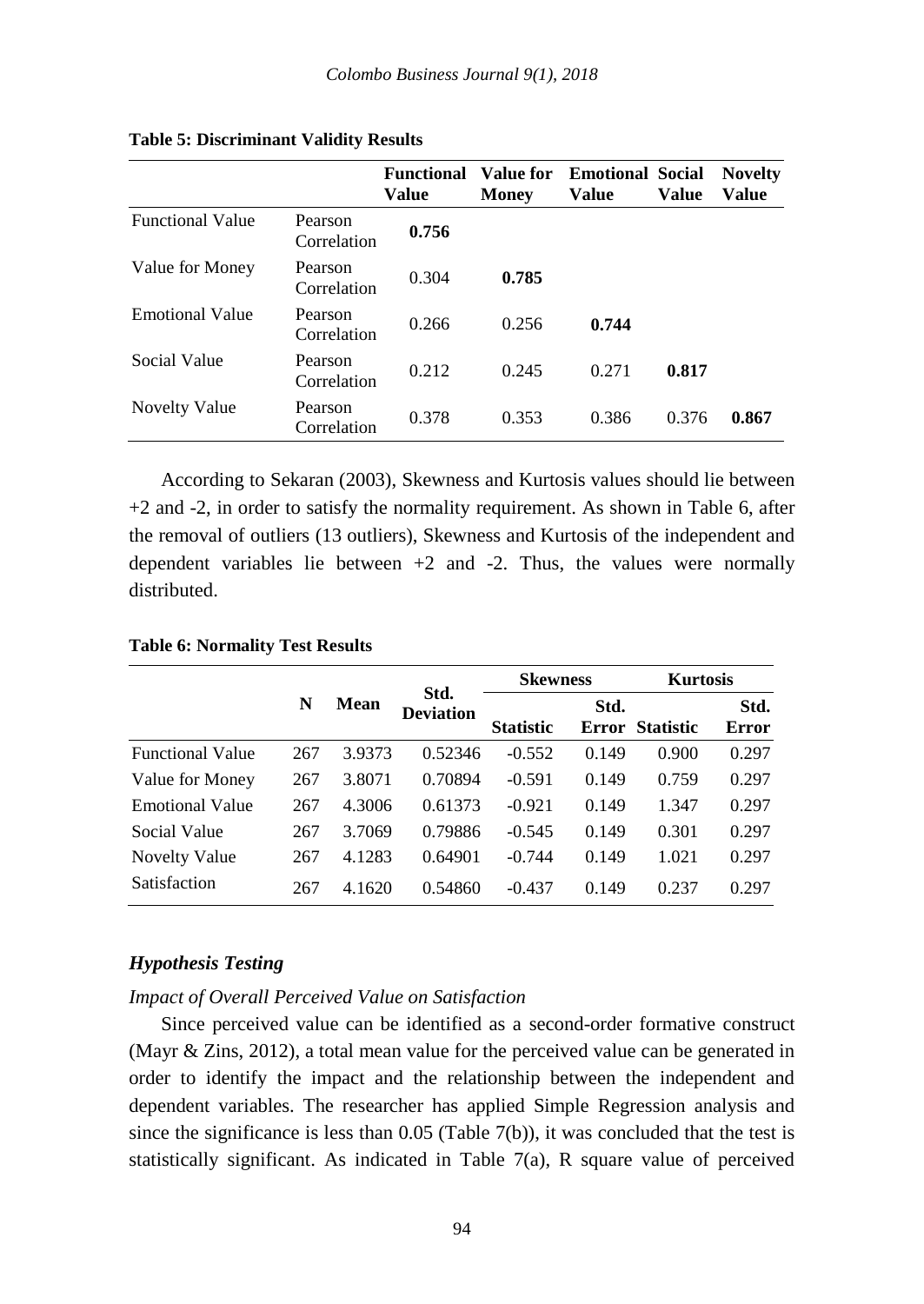value is 0.496 and it expresses that around 50% of the total variance of tourists' satisfaction was explained by the fitted model with the Beta value of 0.776. Thus,  $H<sub>1</sub>$  was accepted by emphasising the positive impact of perceived value on tourists' satisfaction. Further, a strong positive relationship between perceived value and satisfaction was identified, since the R value was 0.704 which represent the Pearson correlation value.

### **Table 7: Impact of Overall Perceived Value on Satisfaction**

*7(a) Model Summary*

| R               | $\mathbf{R}^2$ | Adjusted $\mathbb{R}^2$ | <b>Std. Error of the</b><br><b>Estimate</b> |
|-----------------|----------------|-------------------------|---------------------------------------------|
| $0.704^{\rm a}$ | 0.496          | 0.494                   | 0.39013                                     |
|                 |                |                         |                                             |

*Note:* <sup>a</sup>Predictors: (Constant), Perceived Value

*7(b) Coefficients<sup>a</sup>*

|                 |       | <b>Unstandardized</b><br><b>Coefficients</b> | <b>Standardized</b><br><b>Coefficients</b> |        |       |
|-----------------|-------|----------------------------------------------|--------------------------------------------|--------|-------|
|                 | в     | <b>Std. Error</b>                            | Beta                                       |        | Sig.  |
| (Constant)      | 1.077 | 0.192                                        |                                            | 5.598  | 0.000 |
| Perceived Value | 0.776 | 0.048                                        | 0.704                                      | 16.155 | 0.000 |

*Note:* <sup>a</sup>Dependent Variable: Satisfaction

### *Impact of Perceived Value Dimensions on Satisfaction*

The multiple regression models examined the impact of the respective dimensions of the independent variable on satisfaction. Table 8 indicates the results of the analysis. 'Sig value' strongly suggested the significance of the fitted models. Here, the sig value of ANOVA table was 0.000 which was less than 0.05 and this indicates that the fitted regression model statistically predicts the dependent variable of tourist satisfaction significantly well. As indicated in Table 8(b), all the significance values were less than 0.05 except significance value of social value dimension. This indicated that social value was not statistically significant and it was excluded from the fitted regression model. Thus  $H_{2a}$ ,  $H_{2b}$ ,  $H_{2c}$ , and  $H_{2e}$  were accepted while  $H_{2d}$  was rejected.

R-squared statistic was 0.536 (Table 8(a)) which suggested that value is a key player in predicting satisfaction in the adventure tourism context. Further, it emphasises that 53.6% of the dependent variable i.e. tourists' satisfaction was explained by the collection of four dimensions of the independent variable,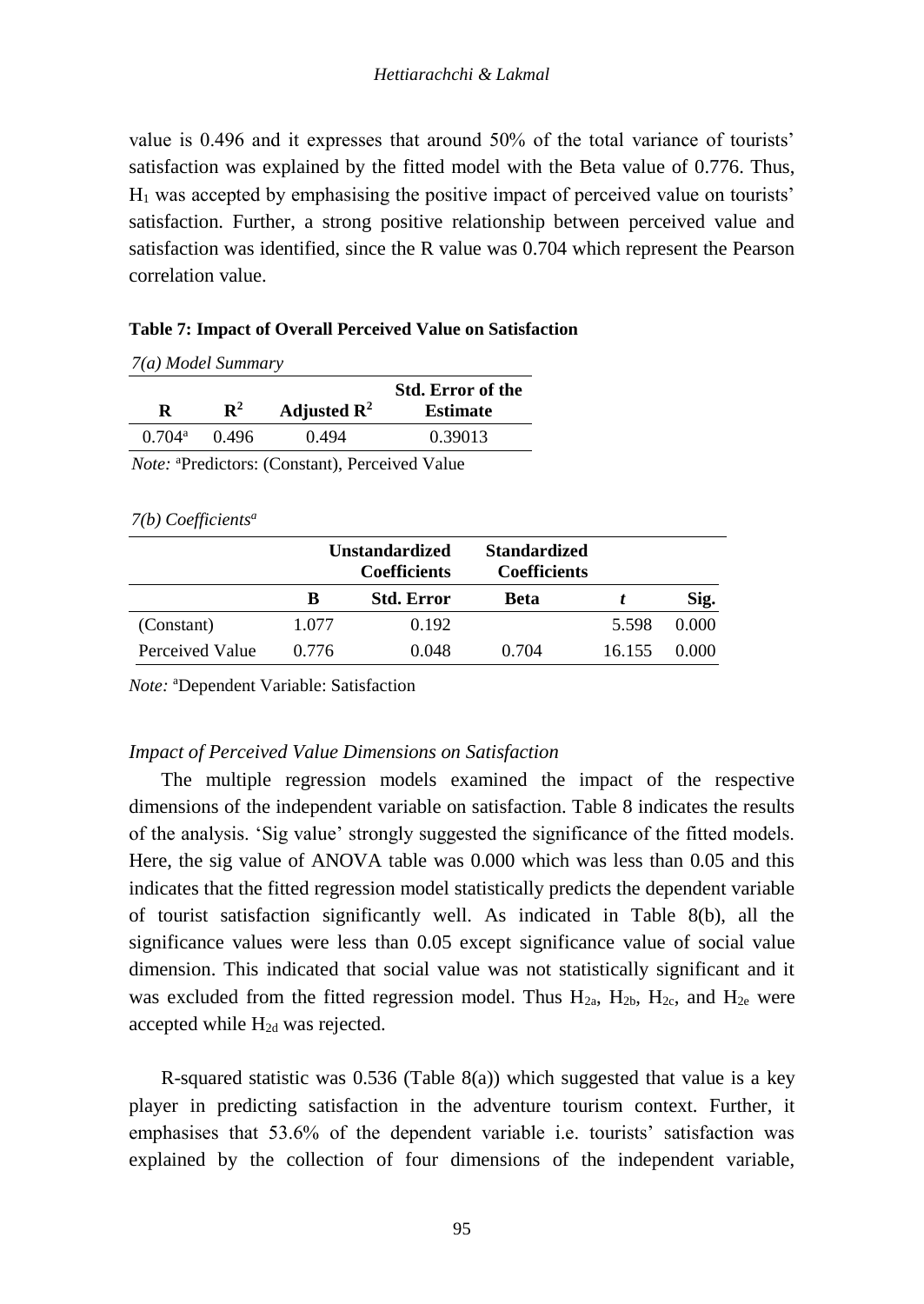functional value, value for money, novelty value and emotional value since the social value dimension was eliminated from the test.

#### **Table 8: Impact of Perceived Value Dimensions on Satisfaction**

*8(a) Model Summary*

|                 | $\mathbf{R}^2$ | Adjusted $\mathbb{R}^2$ | <b>Std. Error of the</b><br><b>Estimate</b> |
|-----------------|----------------|-------------------------|---------------------------------------------|
| $0.732^{\rm a}$ | 0.536          | 0.527                   | 0.37716                                     |

Note: <sup>a</sup>Predictors: (Constant), Novelty Value, Value for Money, Social Value, Functional Value, Emotional Value

#### *8(b) Coefficients<sup>a</sup>*

|                         |       | <b>Unstandardized</b><br><b>Coefficients</b> | <b>Standardized</b><br><b>Coefficients</b> | t     | Sig.  |
|-------------------------|-------|----------------------------------------------|--------------------------------------------|-------|-------|
|                         | в     | <b>Std. Error</b>                            | <b>Beta</b>                                |       |       |
| (Constant)              | 0.901 | 0.199                                        |                                            | 4.533 | 0.000 |
| <b>Functional Value</b> | 0.157 | 0.055                                        | 0.150                                      | 2.878 | 0.004 |
| Value for Money         | 0.110 | 0.039                                        | 0.142                                      | 2.791 | 0.006 |
| <b>Emotional Value</b>  | 0.222 | 0.053                                        | 0.248                                      | 4.183 | 0.000 |
| Social Value            | 0.016 | 0.035                                        | 0.024                                      | .470  | 0.639 |
| Novelty Value           | 0.292 | 0.049                                        | 0.346                                      | 5.993 | 0.000 |

*Note*: Dependent Variable: Satisfaction

As per the Table 8(b), all the B values were positive. This emphasised that four perceived value dimensions (novelty value, functional value, value for money and emotional value) positively impact on tourists' satisfaction in adventure tourism. Based on the Table 8(b), the following linear equation was formed.

 $Y = a + \beta_1 X_1 + \beta_2 X_2 + \beta_3 X_3 + \beta_4 X_4 + \beta_5 X_5 + \varepsilon$ 

- $Y = 0.901 + 0.292X_1 + 0.222X_2 + 0.157X_3 + 0.110X_4 + 0.016X_5$
- $Y = Tourists' satisfaction$
- $X_1$  = Novelty value
- $X_2$  = Emotional value
- $X_3$  = Functional value
- $X_4$  = Value for money
- $X_5$  = Social value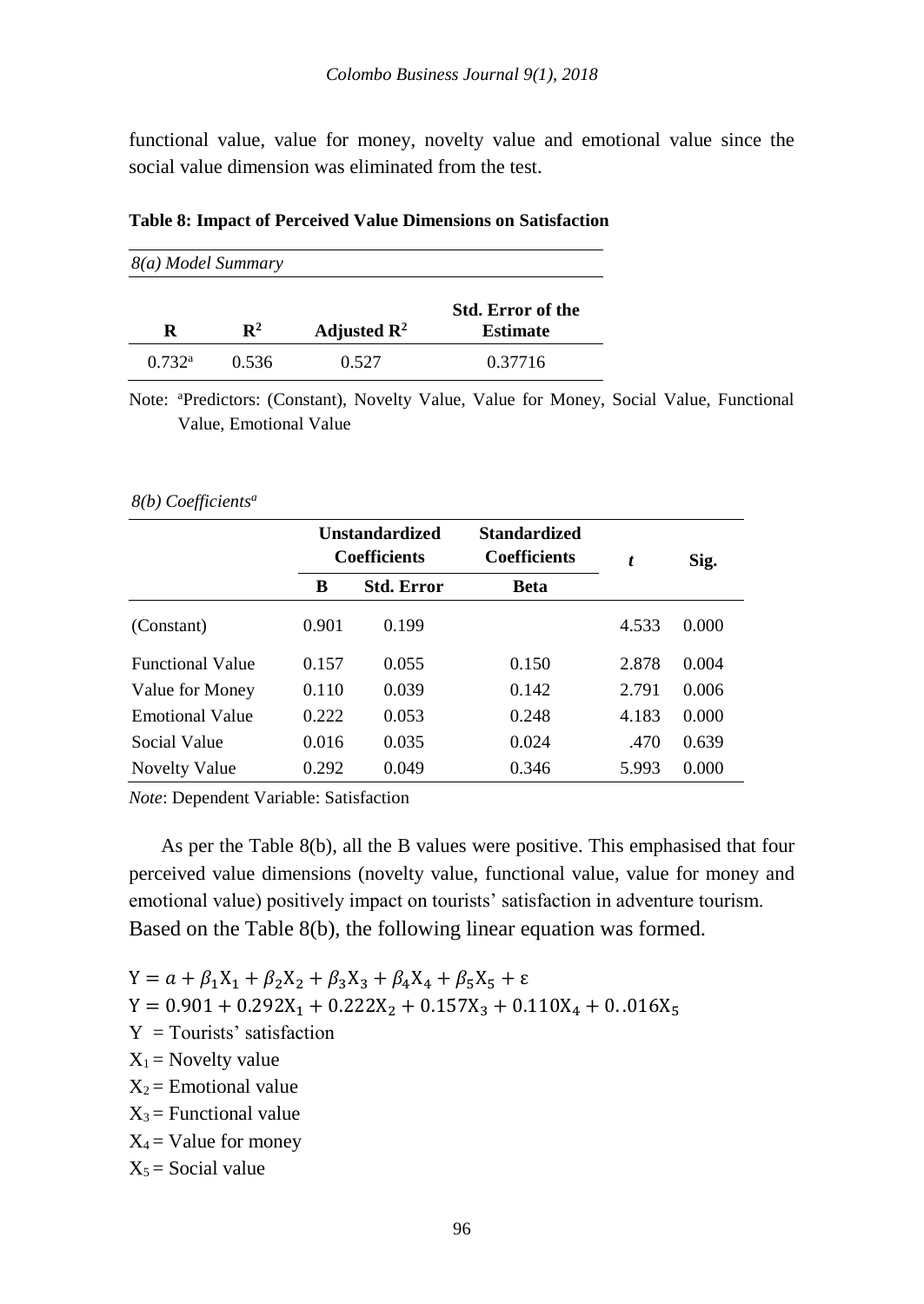The regression coefficient of novelty value was 0.292 which highlights that the level of tourists' satisfaction increases by 0.292 when the novelty value increase by one unit while other value dimensions remain constant. Among all the dimensions, novelty value had the strongest influence on tourists' satisfaction. Thus, novelty value was highlighted as the most important predictor of tourists' satisfaction and then emotional value with a beta of 0.227. Thus, it was suggested that the most prominent value dimension that impacts on tourists' satisfaction was the novelty value in this study context.

The overall summary of hypothesis testing is presented in Table 9.

| <b>Hypotheses</b>                                                                              | <b>Results</b>    |
|------------------------------------------------------------------------------------------------|-------------------|
| H1: Tourists' perceived value has a positive<br>impact on satisfaction in adventure<br>tourism | $H_1$ accepted    |
| $H2_a$ : Functional value has a positive impact<br>on satisfaction in adventure tourism        | $H_{2a}$ accepted |
| $H2b$ : Value for money has a positive impact<br>on satisfaction in adventure tourism          | $H_{2b}$ accepted |
| $H2c$ : Emotional value has a positive impact<br>on satisfaction in adventure tourism.         | $H_{2c}$ accepted |
| $H2_d$ : Social value has a positive impact on<br>satisfaction in adventure tourism            | $H_{2d}$ rejected |
| $H2e$ : Novelty value has a positive impact on<br>satisfaction in adventure tourism            | $H_{2e}$ accepted |

**Table 9: Summary of Hypotheses Tests** 

# **Discussion**

This research attempted to test the applicability of a number of associations between perceived value and satisfaction suggested in literature, in the adventure tourism context in Sri Lanka. Findings of the study validated a number of previous scholarly work where the customer value has been found as a considerable antecedent on customer satisfaction (e.g., Anderson, Fornell, & Lehmann, 1994; Bajs, 2015; Cronin et al., 2000; McDougall & Levesque, 2000).

The main objective of the study was to identify the impact of overall perceived value on satisfaction. The explanatory power of the combined various value constructs was more than 50% suggesting that perceived value is a major predictor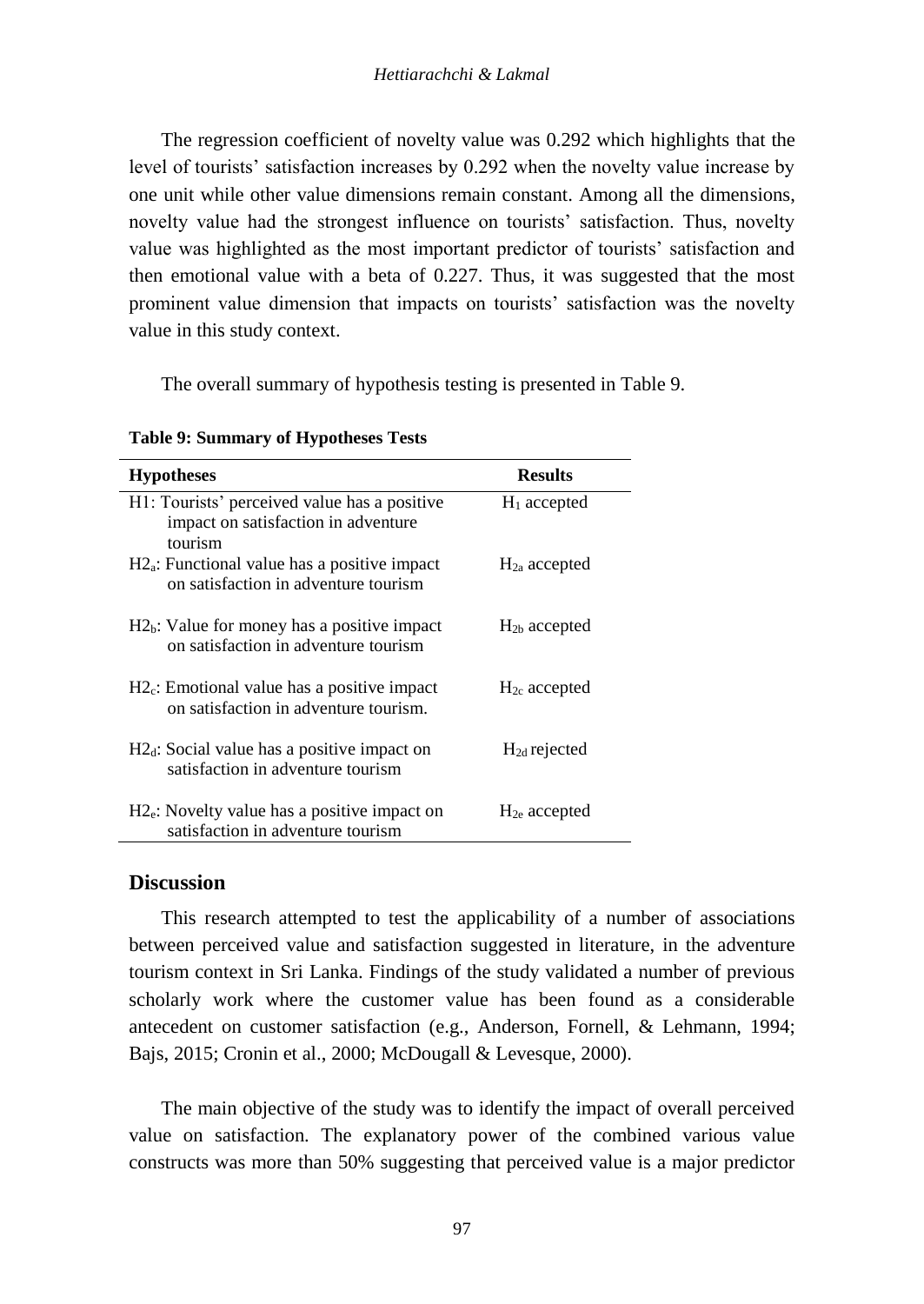of customer satisfaction within the domain of adventure tourism. This finding supports previous scholarly work that identifies perceived value as having a direct and strong effect on tourists' satisfaction (Bajs, 2015; Bradley & Sparks, 2012; Khuong & Luan, 2015).

By addressing the second objective of the study, which was to identify the impact of value dimensions on satisfaction, results of the analysis concluded that the novelty value plays a major influence on tourists' satisfaction followed by emotional value. It seems that adventure tour operators who offer especially novelty value and emotional value, are generally expected to have satisfied adventure tour customers. The influence of a multidimensional framework of value was notable and confirmed the prior findings (Roig et al., 2006; Sanchez-Fernandez & Iniesta-Bonilla, 2007; Sweeney & Soutar, 2001) as the inclusion of socio-psychological variables (novelty value and emotional value) added superior explanation beyond the traditional value for the money paradigm. Social value dimension was eliminated from the model, since it was not statistically significant, which is a contrast with the findings of Williams & Soutar (2009) and Chen et al. (2016).

Satisfaction of adventure tourists and all five perceived value dimensions are positively correlated (Williams & Soutar, 2009) with a Pearson correlation value of 0.704 which indicates a strong positive relationship. This finding was supported by the existing literature of the strong positive relationship between perceived value and tourists' satisfaction (Bradley & Sparks, 2012; Khuong & Luan, 2015; Oh, 1999).

Sri Lankan adventure travellers' need to gain novelty highs like thrill, fear, curiosity and authentic experience, where emotional value has been noted as the salient value dimension for Japanese tourists and for Western tourists it was attached as value for money (Williams et al., 2017). According to Chen et al. (2016), social value represented the key driver in peoples' interaction in Arctic tourists' experience. This may be caused because of the cultural and behavioural differences across different nations (Lather et al., 2012). However, emotional value plays the second prominent role in Sri Lankan adventure tourism context and there is little difference between these two variables when concerning the impact on satisfaction (B Coefficients of 0.292 and 0.222). Adventure tour operators need to explore ways to be innovative from time to time to offer an authentic experience and to manage tourists' positive emotions such as enjoyment, happiness, excitement and thrill. Probably, this finding is not surprising in the adventure tourism context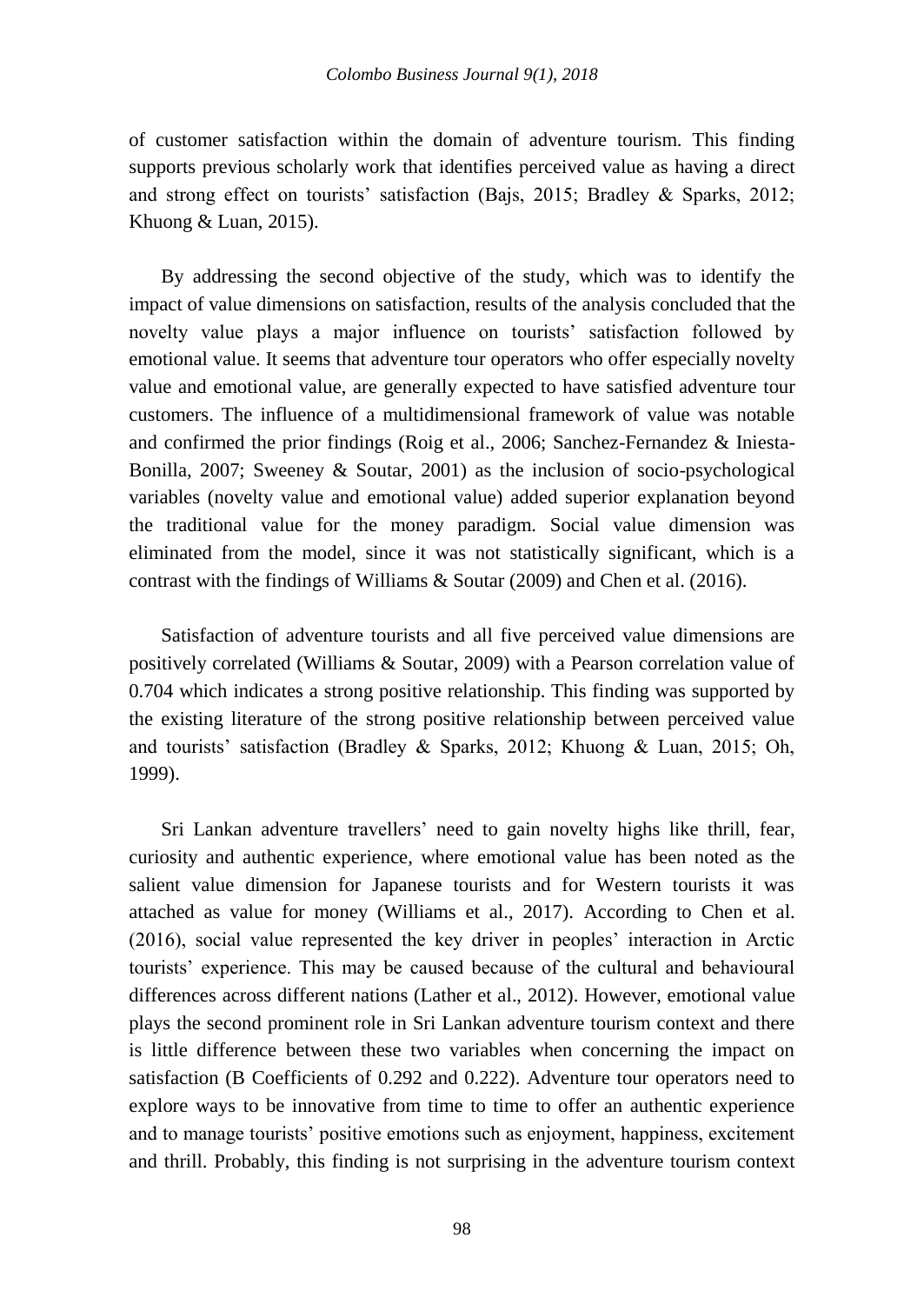since hedonism and pursuit of emotional highs like excitement play the main motivation role (Arnould & Price 1993; Christiansen 1990; Yu, 2012).

Fluker (2005) has suggested that the feeling of satisfaction occur when customers evaluate their perceptions of a particular service performance against their expectations. If perceived performance exceeds expectations, then the tourist is satisfied (Fluker, 2005) without considering the kind of adventure activity he/she has participated in. Thus, the findings of the study confirmed that any kind of land, water or air based outdoor adventure activity which is having a considerable level of risk generates considerably similar kind of satisfaction to the participants. As another major conclusion, findings supported the argument of Buckley (2010) as the behaviour of adventure tourists differ from that of the other kinds of tourists, unlike other major sectors of the commercial tourism industry.

## **Implications, Limitations and Future Research**

Due to the uniqueness of adventure tourism compared to other kinds of tourism activities, this study is significant within the field of tourism. Further, this research contributes to existing marketing literature. When considering the Sri Lankan context, there were no empirical studies undertaken on this area. Since the uniqueness of different nations (Lather et al., 2012; Williams et al., 2017) application of developed theories may result differently. Hence, this study has provided an understanding of the Sri Lankan domestic tourists' perceived value and satisfaction. Thus, it covered the scarcity of knowledge in this area.

The analysis of consumer behaviour is important to market adventure activity or a destination since it illustrates how and why buyers make decisions to spend their available resources such as money, time and effort on finding, acquisition/purchasing and consumption such kind of experience. A better understanding of consumer behaviour could be effective in formulating marketing strategies and communication. To strengthen the favourable behavioural intentions of consumers, adventure tour operators must acknowledge the expectations of tourists, since they usually compare their expectations against the value in the sense of benefits that they have received after discarding all the sacrifices they have made. That implies adventure tour operators should ensure that their customers are satisfied.

Researchers suggest that the authorities who are focusing to improve tourism, especially within the country and adventure tourism business entities to be more concerned on the novelty experience that they are offering and pay their keen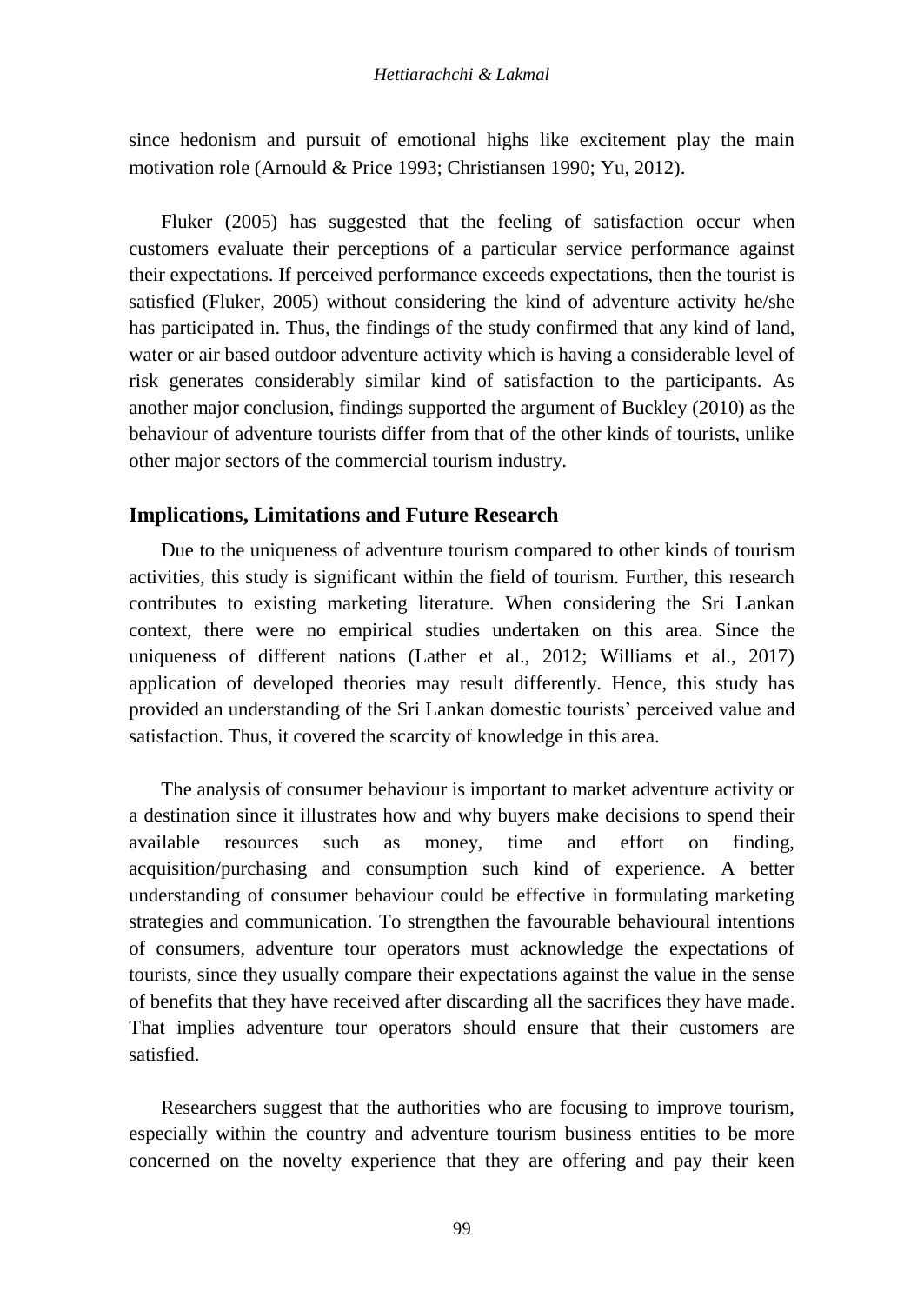attention to thrill, fear and authentic experiences on their promotions. Since the novelty value plays the dominant role in the perceived value and satisfaction association, it is suggested that adventure tour operators need to be innovative and keep exploring the latest improvements in equipment that allow them to design and offer afresh, dynamic and challenging experience. When considering the adventure tourism industry, the only focus is not going to the tour operators who sell and run pre-packaged retail tour products. The number of firms attached to it as adventure equipment, clothing, and property development firms. Hence, the insights generated from this research are valuable to all those parties for the sustainable development of their businesses.

This study was done in a context where there is apparently little recorded information on domestic tourism especially on the participation of adventurous activities. Accordingly, the background statistics used in this study are not totally reliable to make judgments. Convenience sampling method was used to obtain data which is a non-probability sampling method. Due to the time limitation and inconvenience of accessing, North and North East were not substantially covered in the selected sample. Hence, the estimates obtained are not statistically projectable to the population.

Recommendations that can be made for future studies in this field is numerous as it would be more beneficial to conduct more research work over a wider time period by using both quantitative and qualitative methods. The impact of demographic factors on behavioural construct (satisfaction) can be examined. This research only focused on the perceived value of tourists' satisfaction and further reflective constructs can be increased by adding more constructs like revisit or recommendation intention. As the findings of the current study, novelty experience is vital in adventure experience, the impact of it on revisit intention could generate significant findings, since the risk, thrill, and fear may generate different experiences in second participation than in the first-time experience.

Further research is also needed to explore more dimensions in perceived value. The present study was focused on the application of existing developed PERVAL value scale, but there may be other specific value dimensions relevant to adventure consumption. Moreover, tourists can be divided into various categories (e.g. explorers, drifters, wanderlust, sunlust etc.) based on their individual characteristics. Future research can be undertaken in order to identify diverse preferences of different type of tourists in the Sri Lankan domestic tourism context.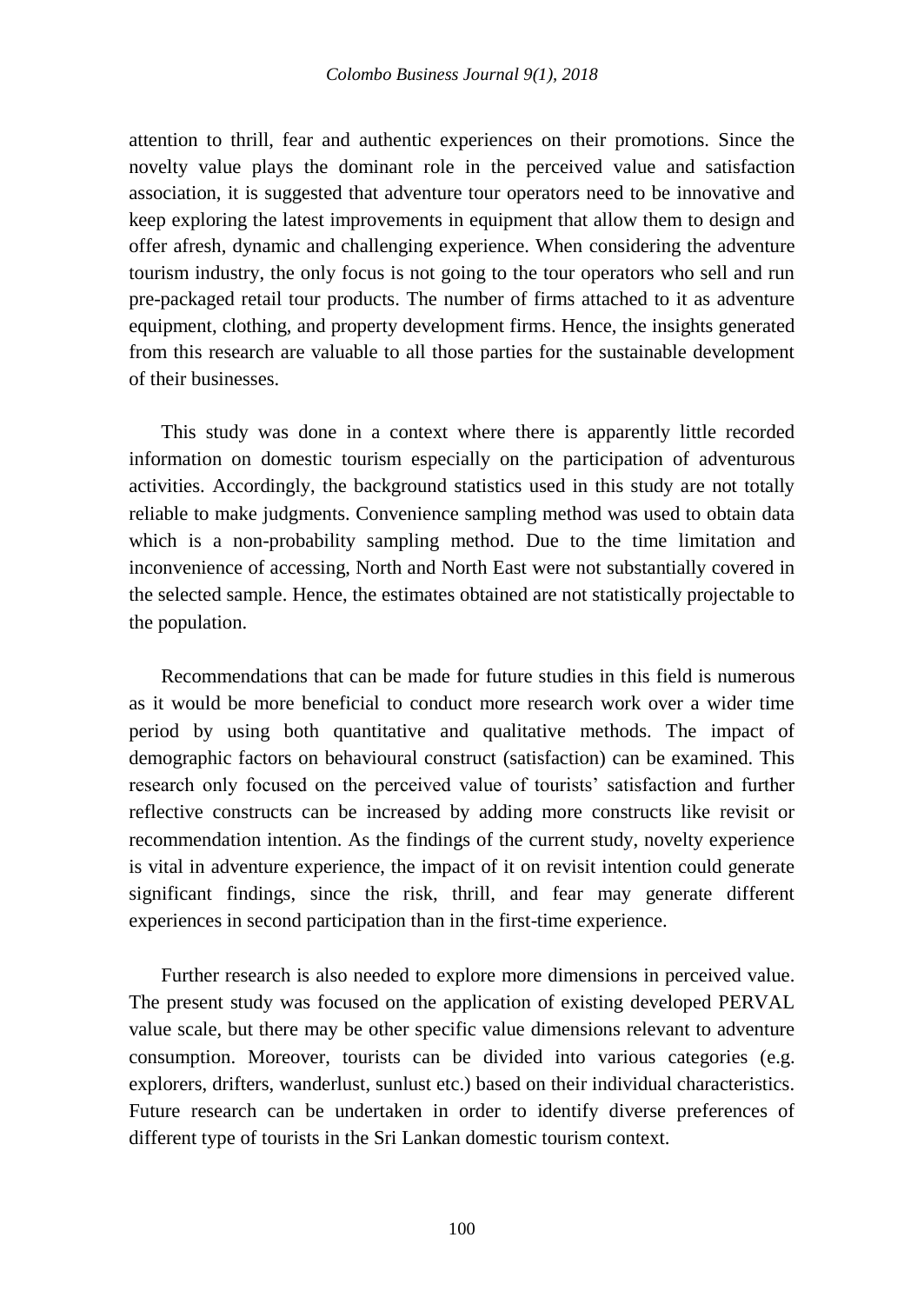## **Conclusion**

In conclusion, it is evident that adventure tourism in the global context and in the Sri Lankan context has been growing rapidly. This study added to the existing knowledge on the value construct and its association with satisfaction in the adventure tourism domain with special reference to Sri Lankan domestic adventure tourists. An existing customer value scale (PERVAL) was applied which included different aspects of value in the tourism context and it was and confirmed that value is a more complex phenomena within the tourism context than previously understood. Indeed, it requires a multidimensional value conceptualisation including utilitarian (value for money and functional value) and socio-psychological (novelty value and emotional value) dimensions.

## **Declaration of Conflicting Interests**

The authors declared no potential conflicts of interest with respect to the research, authorship, and publication of this article.

## **References**

- Agaraj, X., & Murati, M. (2009). Tourism an important sector of economy development. *Annals - Economy Series, Constantin Brancusi University, Faculty of Economics, 1*, 83–90.
- Anderson, E., Fornell, C., & Lehmann, D. (1994). Customer satisfaction, market share and profitability: Findings from Sweden. *Journal of Marketing, 58*(3), 53– 56. [doi:10.2307/1252310](https://www.jstor.org/stable/1252310?seq=1#page_scan_tab_contents)
- Arnould, E. J., & Price L. L. (1993). River magic: Extraordinary experience and the extended service encounter. *Journal of Consumer Research, 20*(1), 24–45. [doi:10.1086/209331](https://academic.oup.com/jcr/article-abstract/20/1/24/1902154)
- Bajs, I. P. (2015). Tourist perceived value, relationship to satisfaction, and behavioral intentions: The example of the Croatian tourist destination Dubrovnik. *Journal of Travel Research*, *54*(1), 122–134. [doi:10.1177/0047287513513158](http://journals.sagepub.com/doi/abs/10.1177/0047287513513158?journalCode=jtrb)
- Bandara, H. M. (2003). *Tourism planning in Sri Lanka.* Colombo: Stamford Lake (Pvt) Ltd.
- Beard, C., Swarbrooke, J., Leckie, S., & Pomfret, G. (2011). *Adventure tourism: The new frontier*. Routledge: London
- Bearden, W., & Netemeyer, R. (1999), *Handbook of marketing scales: Multi-item measures for marketing and consumer behavior research* (2<sup>nd</sup> ed.). London: Sage.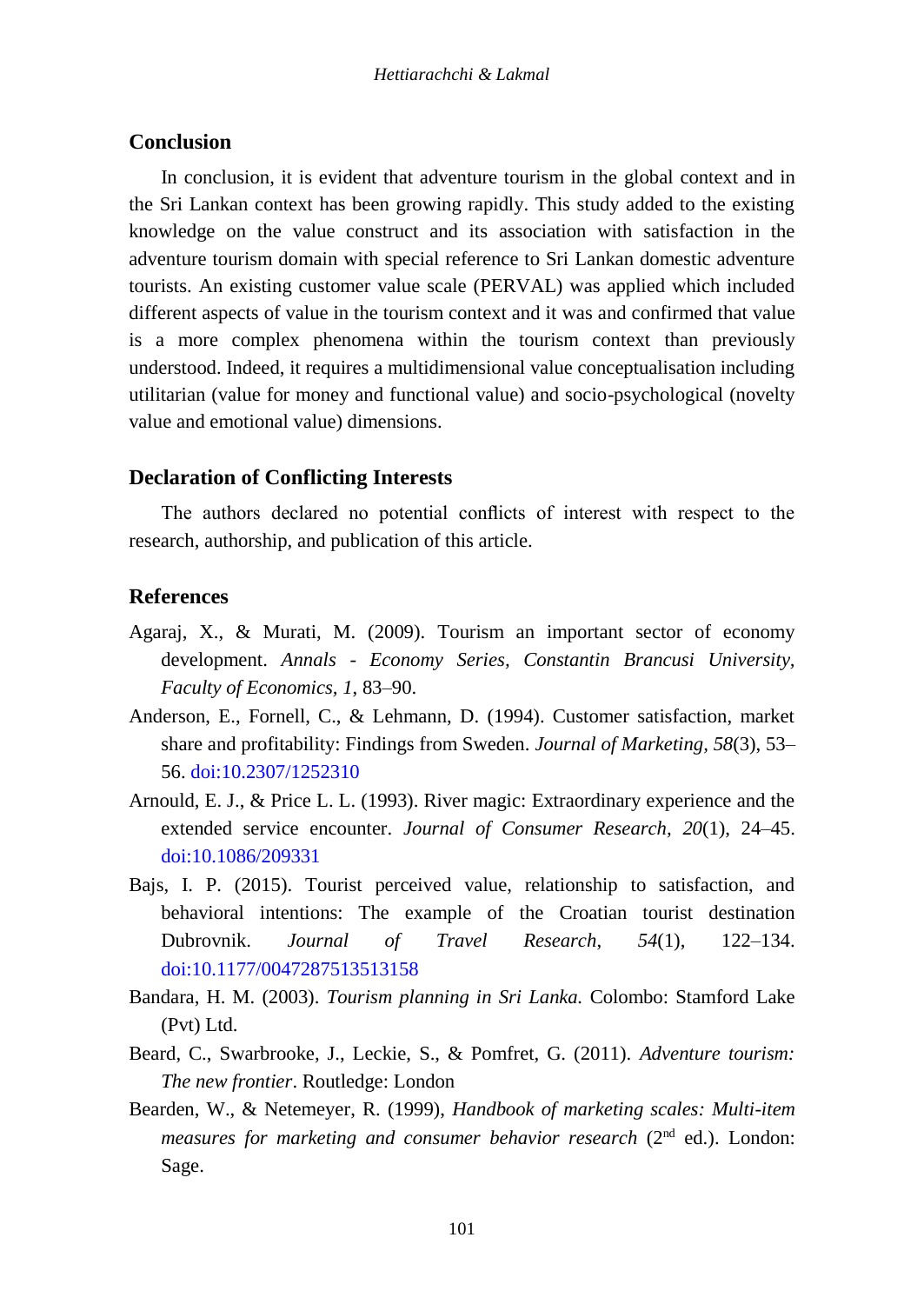- Bradley G.L., & Sparks, B. (2012). Antecedents and consequences of consumer value: A longitudinal study of timeshare owners. *Journal of Travel Research*, *51*(2), 191–204. [doi:10.1177/0047287510396099](http://journals.sagepub.com/doi/abs/10.1177/0047287510396099?journalCode=jtrb)
- Bruhn, M., & Egan, J. (2003). *Relationship marketing - Management of customer relationships with relationship marketing - Exploring relational strategies in marketing.* New Jersey: Multi Pack Pearson Education.
- Buckley, R. C. (2007). Adventure tourism products: Price, duration, size, skill, remoteness. *Tourism Management, 28*, 1428–1433. [doi:10.1016/](https://www.sciencedirect.com/science/article/pii/S0261517706002238)  [j.tourman.2006.12.003](https://www.sciencedirect.com/science/article/pii/S0261517706002238)
- Buckley, R. C. (2010). *Adventure tourism management*. Butterworth-Heinemann: Burlington, MA
- Chen, J. S., Prebensen, N. K., & Muzaffer, U. (2016). Tourist's experience values and people interaction. In J. S. Chen (Ed.), *Advances in hospitality and leisure*  (Vol. 12, pp. 169–179). Emerald Group Publishing Limited. [doi:10.1108/](https://www.emeraldinsight.com/doi/abs/10.1108/S1745-354220160000012008) [S1745-354220160000012008](https://www.emeraldinsight.com/doi/abs/10.1108/S1745-354220160000012008)
- Chen, Z., & Dubinsky, A.J. (2003). A conceptual model of perceived customer value in e-commerce: A preliminary investigation. *Psychology and Marketing*, *20*(4), 323–347. [doi:10.1002/mar.10076](https://onlinelibrary.wiley.com/doi/abs/10.1002/mar.10076)
- Christiansen, D.R. (1990). Adventure tourism. In J. C. Miles & S. Priest, S (Eds.), *Adventure education.* State College, PA: Venture Publishing.
- Correia, A., Kozak, M., & Ferradeira, J. (2013). From tourist motivations to tourist satisfaction. *International Journal of Culture, Tourism and Hospitality Research*, *7*(4), 411–424. [doi:10.1108/IJCTHR-05-2012-0022](https://doi.org/10.1108/IJCTHR-05-2012-0022)
- Cronin, J., Brady, M., & Hult, G. T. (2000). Assessing the effects of quality, value and customer satisfaction on consumer behavioural intentions in service environments. *Journal of Retailing, 76*(2), 193–218. [doi:10.1016/S0022-](https://doi.org/10.1016/S0022-4359(00)00028-2) [4359\(00\)00028-2](https://doi.org/10.1016/S0022-4359(00)00028-2)
- Ewert, A.W., & Hollenhorst, S. (1989).Testing the adventure model: Empirical support for a model of risk recreation participation. *Journal of Leisure Research*, *21*(2), 124–139. [doi:10.1080/00222216.1989.11969794](https://doi.org/10.1080/00222216.1989.11969794)
- Fluker, M. (2005). *Perceived risk in adventure tourism.* (Doctoral thesis). Retrieved from<http://vuir.vu.edu.au/1480/>
- Gallarza, M.G., Saura, I.G., & Holbrook, M.B. (2011). The value of value: Further excursions on the meaning and role of customer value. *Journal of Consumer Behaviour*, *10*(4), 179–191[. doi:10.1002/cb.328](https://doi.org/10.1002/cb.328)
- Gill, D., Byslma, B., & Ouschan, R. (2007). Customer perceived value in a cellar door visit: The impact on behavioural intentions. *International Journal of Wine Business Research,* 19 (4), 257-75. [doi:10.1108/17511060710837418](https://doi.org/10.1108/17511060710837418)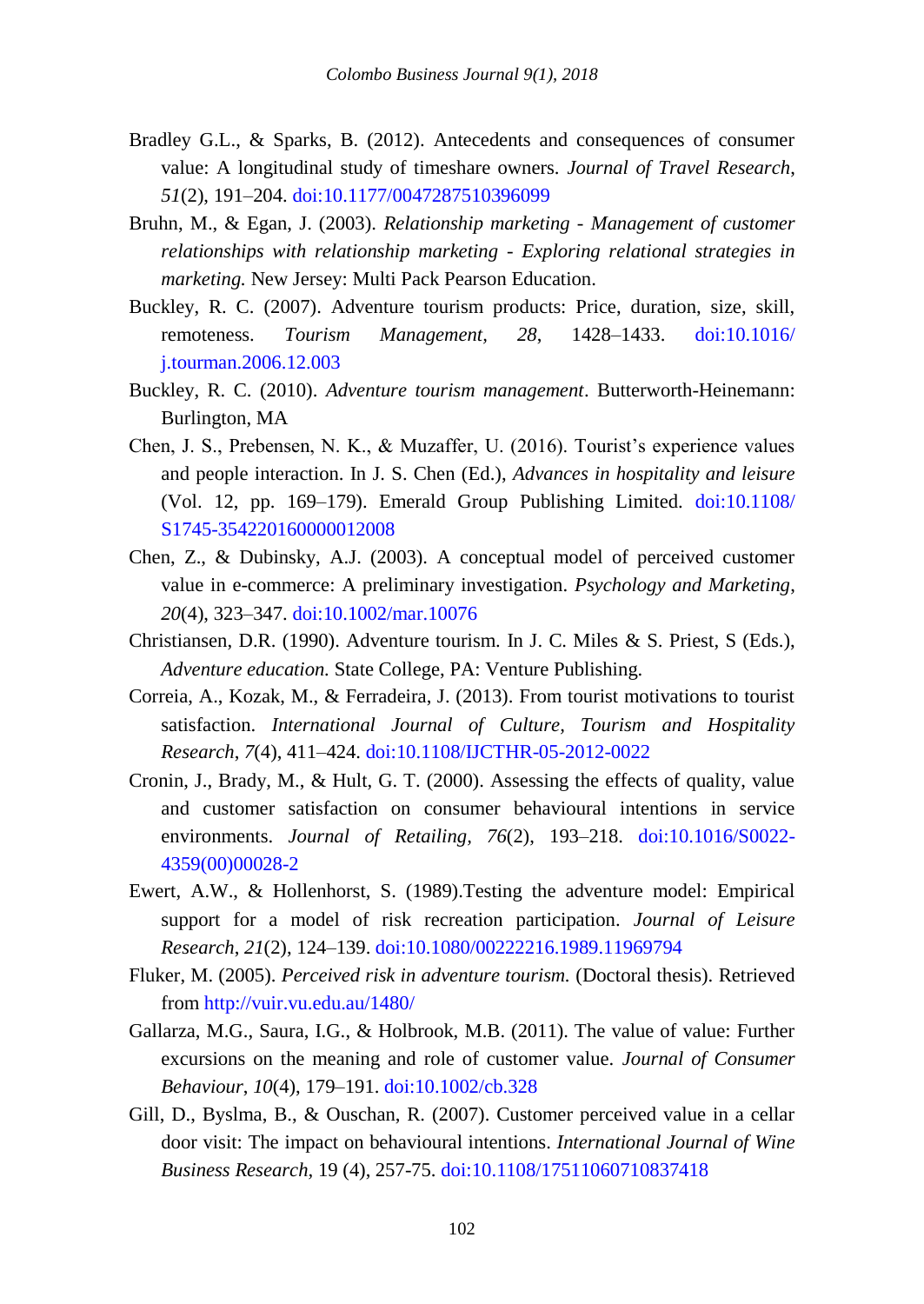- Helkkula, A., & Pihlström, M. (2009*). Customer Perceived Value (PERVAL) to Value-in-Context Experience (VALCONEX).* Retrieved from [http://www.naplesforumonservice.it/uploads/files/HELKKULA\\_FROM%20CU](http://www.naplesforumonservice.it/uploads/files/HELKKULA_FROM%20CUSTOMER%20PERCEIVED%20VALUE%20-PERVAL-TO%20VALUE-IN-CONTEXT%20EXPERIENCE%20-VALCONEX-.pdf) [STOMER%20PERCEIVED%20VALUE%20-PERVAL-TO%20VALUE-IN-](http://www.naplesforumonservice.it/uploads/files/HELKKULA_FROM%20CUSTOMER%20PERCEIVED%20VALUE%20-PERVAL-TO%20VALUE-IN-CONTEXT%20EXPERIENCE%20-VALCONEX-.pdf)[CONTEXT%20EXPERIENCE%20-VALCONEX-.pdf.](http://www.naplesforumonservice.it/uploads/files/HELKKULA_FROM%20CUSTOMER%20PERCEIVED%20VALUE%20-PERVAL-TO%20VALUE-IN-CONTEXT%20EXPERIENCE%20-VALCONEX-.pdf)
- Hennig-Thurau, T., Gwinner, K.P., & Gremler, D.D. (2002). Understanding relationship marketing outcomes: An integration of relational benefits and relationship quality. *Journal of Service Research*, *4*(3), 230–247. [doi:10.1177/1094670502004003006](https://doi.org/10.1177/1094670502004003006)
- Heung, V.C.S., Qu, H., & Chu, R. (2001). The relationship between vacation factors and socio-demographic and travelling characteristics: The case of Japanese leisure travelers. *International Journal of Tourism Management*, *22*(3), 259– 269. [doi:10.1016/S0261-5177\(00\)00057-1](https://doi.org/10.1016/S0261-5177(00)00057-1)
- Holbrook, M. (1994). The nature of customer value, an axiology of services in the consumption experience in service quality. In R. T. Rust & L. O. Richard (Eds.), *New directions in theory and practice (pp.. 21–71)*. Thousand Oaks, CA. [doi:10.4135/9781452229102.n2](http://dx.doi.org/10.4135/9781452229102.n2)
- Keeling, A. (2003).Getting into action: The UK adventure tourism market. *Insights, 14*, 383–394.
- Khuong, M. N., & Luan, P. D. (2015). Factors affecting tourists' satisfaction towards Nam Cat Tien National Park, Vietnam ― Amediation analysis of perceived value. *International Journal of Innovation, Management and Technology*, *6*(4), 238–243[. doi:10.7763/IJIMT.2015.V6.609](http://www.ijimt.org/index.php?m=content&c=index&a=show&catid=68&id=926)
- Kotler P., & Keller K. (2006). *Marketing management* (12<sup>th</sup> ed.). New Jersey: Pearson Education Inc.
- Kozak, M., & Rimmington, M. (2000).Tourist satisfaction with Mallorca, Spain, as an offseason holiday destination. *Journal of Travel Research*, *38*(1), 260–269. [doi:10.1177/004728750003800308](https://doi.org/10.1177/004728750003800308)
- Lather, A. S., Singh, R., & Singh, A. (2012). Comparing the levels of expectation and satisfaction of Indian and foreign adventure tourists visiting India. *Applied Studies in Agribusiness and Commerce, 6(3), 5–13. .*
- Lee, C. F., (2015). Tourist satisfaction with factory tour experience. *International Journal of Culture, Tourism and Hospitality Research, 9*(3), 261–277. [doi:10.1108/IJCTHR-02-2015-0005](https://doi.org/10.1108/IJCTHR-02-2015-0005)
- Lee, J. S., Lee, C., & Choi.Y. (2011). Examining the role of emotional and functional values in festival evaluation. *Journal of Travel Research*, *50*(6), 685– 696. [doi:10.1177/0047287510385465](https://doi.org/10.1177/0047287510385465)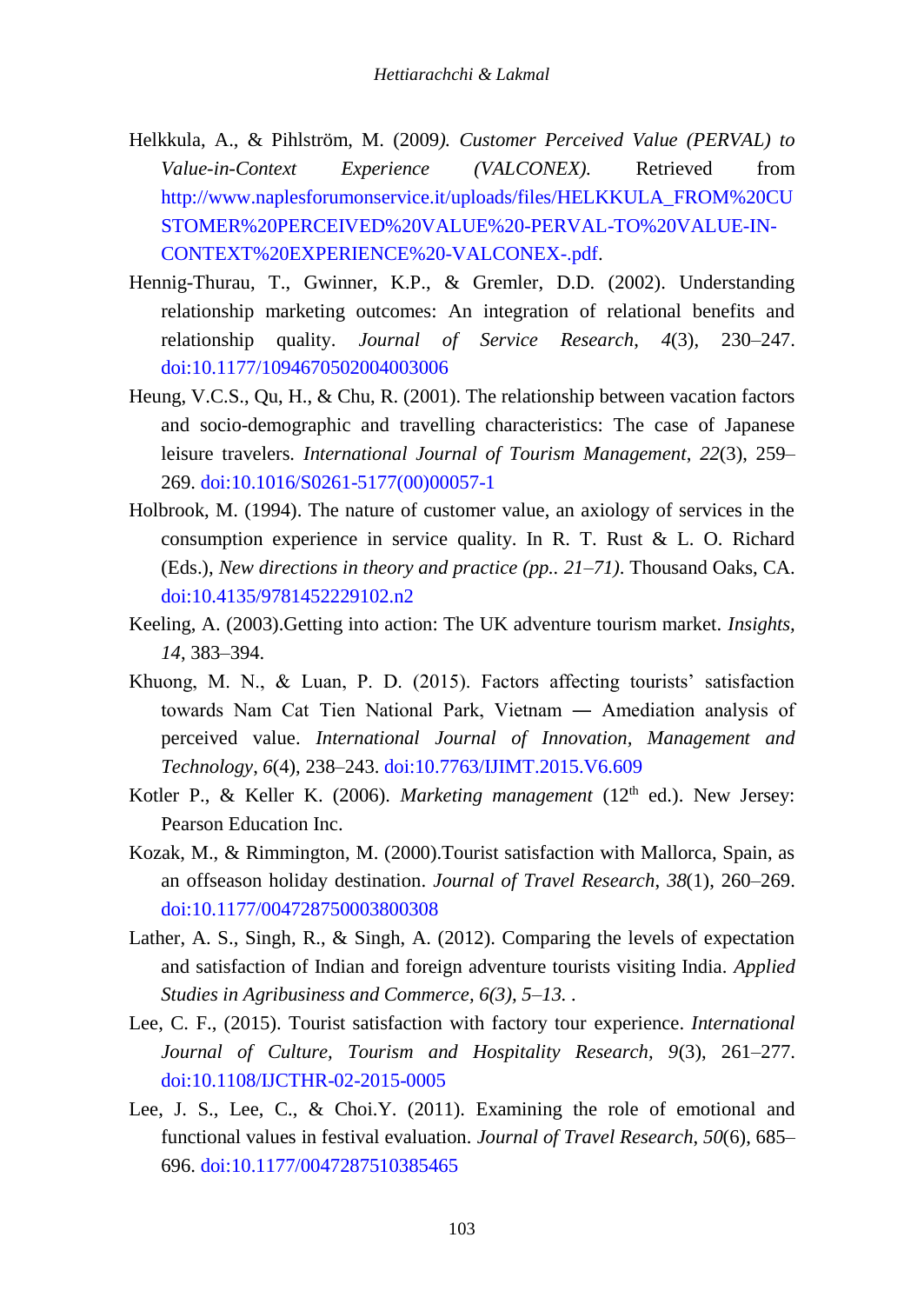- Liljander, V., & Strandvik, T. (1997). Emotions in service satisfaction. *International Journal of Service Industry Management*, *8*(2), 148–169. [doi:10.1108/09564239710166272](https://doi.org/10.1108/09564239710166272)
- Lokuhetty, A., Jayawardena, C., & Mudadeniya, D. (2013).Developing a shared vision for tourism in post-war Sri Lanka. *Worldwide Hospitality and Tourism Themes, 5*(5), 486–494. [doi:10.1108/WHATT-05-2013-0030](https://doi.org/10.1108/WHATT-05-2013-0030)
- Malhotra, N. K., & Birks, D. F. (2006). *Marketing research-An applied approach*  (Updated 2nd European ed.). Essex, UK: Prentice Hall Pearson Education.
- Malhotra, N. K., & Dash, S. (2011). *Marketing research: An applied orientation*. (5th ed.). Essex, UK: Prentice Hall Pearson Education.
- Mayr, T., & Zins, A. H. (2012). Extensions on the conceptualization of customer perceived value: Insights from the airline industry. *International Journal of Culture, Tourism and Hospitality Research*, *6*(4), 356–376. [doi:10.1108/17506181211265086](https://doi.org/10.1108/17506181211265086)
- McDougall, G. H. G., & Levesque, T, (2000). Customer satisfaction with service: Putting perceived value into the equation. *Journal of Services Marketing, 14*(5), 392–410. [doi:10.1108/08876040010340937](https://doi.org/10.1108/08876040010340937)
- Millington, K., Locke, T., & Locke, A. (2001). Occasional studies: Adventure travel. *Travel and Tourism Analyst*, *4*, 65–97.
- Murphy, P., Pritchard M. P., & Smith B. (2000).The destination product and its impact on traveller perceptions. *Tourism Management*, *21*(1), 43–52. [doi:10.1016/S0261-5177\(99\)00080-1](https://doi.org/10.1016/S0261-5177(99)00080-1)
- Naidoo, P., Ramseook-Munhurrun, P., Seebaluck, N.V., & Janvier, S. (2015). Investigating the motivation of baby boomers for adventure tourism. *Procedia - Social and Behavioral Sciences*, *17*5, 244–251. [doi:10.1016/](https://doi.org/10.1016/j.sbspro.2015.01.1197) [j.sbspro.2015.01.1197](https://doi.org/10.1016/j.sbspro.2015.01.1197)
- Nature and wildlife, leisure. (2016, October)*. Time Out Sri Lanka*
- Oh, H. (1999). Service quality, customer satisfaction and customer value: A holistic perspective*. International Journal of Hospitality Managemen*t, *18*(1), 67–82. [doi:10.1016/S0278-4319\(98\)00047-4](https://doi.org/10.1016/S0278-4319(98)00047-4)
- Oh, H. (2003). Price fairness and its asymmetric effects on overall price, quality, and value judgments: The case of an upscale hotel. *Tourism Management, 24*, 241–249. [doi:10.1016/S0261-5177\(02\)00109-7](https://doi.org/10.1016/S0261-5177(02)00109-7)
- Oliver, R. L. (1997*).Satisfaction: A behavioural perspective on the consumer.* New York: McGraw-Hill.
- Oliver, R. L. (2014). *Satisfaction*: *A behavioural perspective on the consumer* (2nd ed.). New York: Routledge.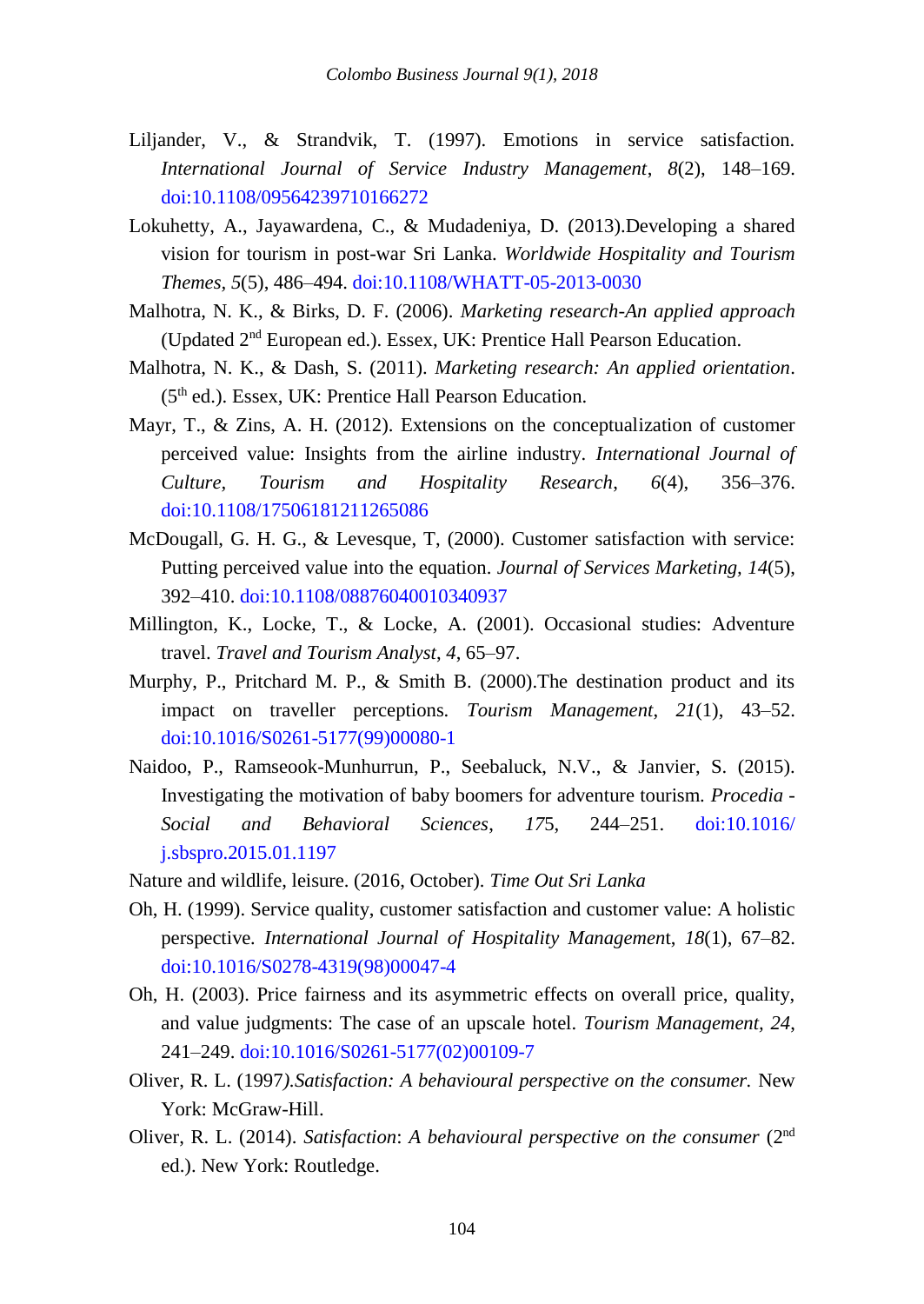- Patterson, I.R., & Pan, R. (2007). The motivations of baby boomers to participate in adventure tourism and the implications for adventure tourism providers. *Annals of Leisure Research*, *10*(1), 26–53. [doi:10.1080/11745398.2007.9686753](https://doi.org/10.1080/11745398.2007.9686753)
- Petrick, J. F. (2001). *Development of a multi-dimensional scale for measuring the perceived value of a service.* Paper presented at the 32nd Annual Conference of the Travel and Tourism Research Association, Fort Myers, Florida
- Rintamaki, T., Kanto, A., Kuusela, H., & Spence, M.T. (2006). Decomposing the value of department store shopping into utilitarian, hedonic and social dimensions. *International Journal of Retail & Distribution Management, 34*(1). [doi:10.1108/09590550610642792](https://doi.org/10.1108/09590550610642792)
- Roig, J., Garcia, J., Tena, M., & Monzonis, J. (2006). Customer perceived value in banking services. *International Journal of Bank Marketing*, *24*(5), 266–283. [doi:10.1108/02652320610681729](https://doi.org/10.1108/02652320610681729)
- Rust,T., Zeithaml, A., &Lemon,N. (2000). *Driving customer equity: How customer lifetime value is shaping corporate strategy*. New York: The Free Press.
- Sanchez, J., Callarisa, L., Rodriguez, R.M., & Moliner, M.A. (2006), Perceived value of the purchase of a tourism product. *Tourism Management*, *27*(3), 394– 409. [doi:10.1016/j.tourman.2004.11.007](https://doi.org/10.1016/j.tourman.2004.11.007)
- Sanchez-Fernandez, R., & Iniesta-Bonillo, M. A. (2007). The concept of perceived value: A systematic review of the research. *Marketing Theory*, *7*(4), 427–451. [doi:10.1177/1470593107083165](https://doi.org/10.1177/1470593107083165)
- Saunders, M., Lewis, P., & Thornhill, A. (2009). *Research methods for business students* (5th ed.). Harlow, England: Pearson Education.
- Sekaran, U. (2003). *Research methods for business* (4<sup>th</sup>ed.). Carbondale-USA: Hermitage Publishing.
- Schott, C. (2007). Selling adventure tourism: A distribution channels perspective. *International Journal of Tourism Research*, *9*(4), 257–274. [doi:10.1002/jtr.610](https://doi.org/10.1002/jtr.610)
- Sheth, J. N., Newman, B. I., & Gross, B.L. (1991). *Consumption values and market choice. Theory and applications.* Fort Knox, TX: South Western Publishing
- Snoj, B., Pisnik, K.A., & Mumel, D. (2004). The relationships among perceived quality, perceived risk and perceived product value. *Journal of Product & Brand Management*, *13*(3), 156–167. [doi:10.1108/10610420410538050](https://doi.org/10.1108/10610420410538050)
- Sri Lanka Tourism Development Authority (2016). *Annual statistical report 2015*. Colombo: Author.
- Sung, H.H. (2004). Classification of adventure travelers: Behaviour, decision making, and target markets. *Journal of Travel Research*, *42*(4), 343–356. [doi:10.1177/0047287504263028](https://doi.org/10.1177/0047287504263028)
- Sung, H.H., Morrison, A.M., & O'Leary, J.T. (1996). Definition of adventure travel: conceptual framework for empirical application from the providers'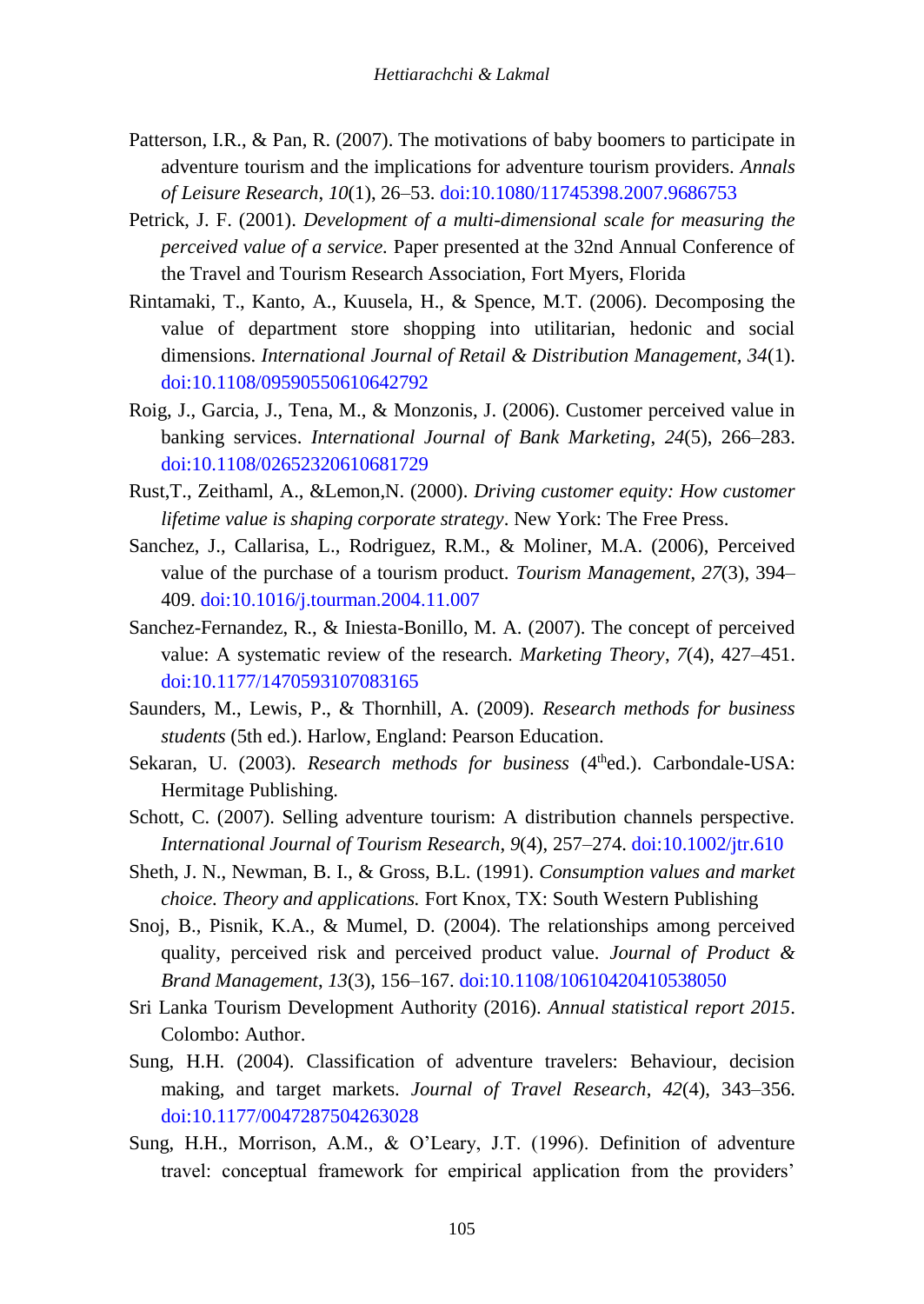perspective. *Asia Pacific Journal of Tourism Research*, *1*(2), 47-67 [doi:10.1080/10941669708721975](https://doi.org/10.1080/10941669708721975)

- Sweeney, J., Soutar, G. N., & Johnson, L. W. (1999). The role of perceived risk in the quality-value relationship: A study in a retail environment. *Journal of Retailing*, *75*(1), 77–105[. doi:10.1016/S0022-4359\(99\)80005-0](https://doi.org/10.1016/S0022-4359(99)80005-0)
- Sweeney, J., &Soutar, G. N. (2001). Consumer perceived value: The development of 127 multiple item scale. *Journal of Retailing*, *77*(1), 203–220. [doi:10.1016/S0022-4359\(01\)00041-0](https://doi.org/10.1016/S0022-4359(01)00041-0)
- Tran, X., & Ralston, L. (2006). Tourist preference influence of unconscious needs. *Annals of Tourism Research*, *33*(2), 424–441. [doi:10.1016/j.annals.2005.10.014](https://doi.org/10.1016/j.annals.2005.10.014)
- Wang, Y., Lo, H.P., Chi, R., & Yang, Y. (2004). An integrated framework for customer value and customer-relationship-management performance: A customer-based perspective from china. *Managing Service Quality*, *14*(3), 169– 182. [doi:10.1108/09604520410528590](https://doi.org/10.1108/09604520410528590)
- Weber, K. (2001). Outdoor adventure tourism: A review of research approaches. *Annals of Tourism Research*, *28*(2), 360–377. [doi:10.1016/S0160-](https://doi.org/10.1016/S0160-7383(00)00051-7) [7383\(00\)00051-7](https://doi.org/10.1016/S0160-7383(00)00051-7)
- Weiler, B., Hall, C.M. (1992). *Special interest tourism*. New Jersey: John Wiley and Sons
- Williams, P., & Soutar, G. N. (2009). Value, satisfaction and behavioural intentions in an adventure tourism context. *Annals of Tourism Research*, *36*(3), 413–438. [doi:10.1016/j.annals.2009.02.002](https://doi.org/10.1016/j.annals.2009.02.002)
- Williams, P., Soutar, G., Ashill, N. J., & Naumann, E. (2017). Value drivers and adventure tourism: A comparative analysis of Japanese and Western consumers. *Journal of Service Theory and Practice*, *27*(1), 102–122. [doi:10.1108/JSTP-05-](https://doi.org/10.1108/JSTP-05-2015-0116) [2015-0116](https://doi.org/10.1108/JSTP-05-2015-0116)
- World Tourism Organization (2014). *Global report on adventure tourism*. Retrieved from<https://www.e-unwto.org/doi/book/10.18111/9789284416622>
- World Tourism Organization (2017). *UNWTO tourism highlights 2017 edition*. Retrieved fro[m http://mkt.unwto.org/publication/unwto-tourism-highlights](http://mkt.unwto.org/publication/unwto-tourism-highlights)
- World Travel & Tourism Council (2018). *Travel & tourism economic impact 2018 Sri Lanka*. Retrieved from [https://www.wttc.org/-/media/files/reports/economic](https://www.wttc.org/-/media/files/reports/economic-impact-research/countries-2018/srilanka2018.pdf)[impact-research/countries-2018/srilanka2018.pdf](https://www.wttc.org/-/media/files/reports/economic-impact-research/countries-2018/srilanka2018.pdf)
- Yu X. (2012). *Co-producing the nature-based adventure tourism experience: tourist, environment and management contributions* (Doctoral dissertation). Retrieved fro[m http://hdl.handle.net/2142/34405](http://hdl.handle.net/2142/34405)
- Zeithaml, V. A. (1988). Consumer perceptions of price, quality, and value: A means-end model and synthesis of evidence. *The Journal of Marketing, 52*, 2– 22. [doi:10.2307/1251446](https://www.jstor.org/stable/1251446?seq=1#page_scan_tab_contents)